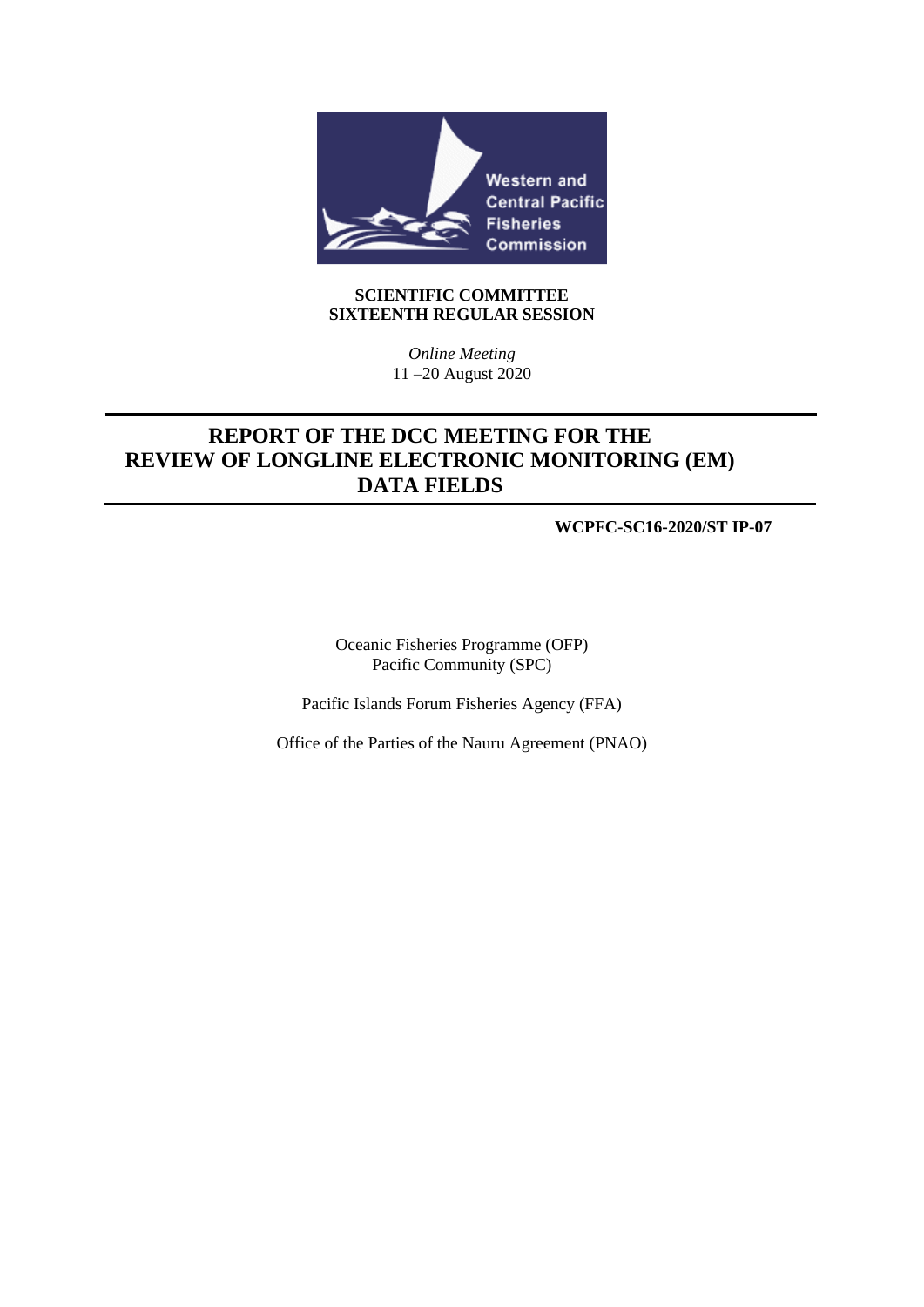## **Abstract**

An initial meeting to review the standardisation of Longline E-Monitoring data fields for member countries of the SPC, FFA and PNAO was conducted in February 2020. This initial meeting produced draft DCC Longline EM minimum data fields in considering the following key criteria:

- 1. The importance for both science and compliance objectives, with some guidance provided by the recent SPC/FFA/PNAO Regional Longline EM Planning/Policy workshop<sup>1</sup> and outcomes of the preworkshop survey;
- 2. The philosophy of the WCPFC Project 93 (WCPFC-SC15-2019/ST-WP-04<sup>2</sup>), which is an initiative to review the various sources of the data obtained from the tuna fisheries in order to, *inter alia*, more efficiently collect data by removing redundancy, promote synergy between the different data collection programmes and consider which source of data is the most appropriate as the primary source and those data sources which are most appropriate for verification only.
- 3. The efficiency and practicality of collecting each data field through EM. This criterion used the outcomes/decisions of previous EM Process Standards workshops, but more importantly, the meeting used the experience of member countries that have conducted EM trials over the past 3-5 year as the basis for deciding whether it was efficient/practical to collect the data field.

This information paper provides the report of this meeting which includes the draft DCC Longline E-Monitoring data fields and recommendations from the meeting.

This paper is provided to inform the WCPFC Scientific Committee of these developments and will also be made available to the WCPFC ER and EM Working Group meeting and the  $16<sup>th</sup>$  Meeting of the WCPFC Technical and Compliance Committee (TCC16), both meetings to be conducted in late 2020.

<sup>1</sup> SPC/FFA/PNAO Data Collection Committee (DCC) Longline Electronic Monitoring (EM) Planning Workshop, FFA Main Conference room, Honiara, Solomon Islands, 16–18 October 2019 <https://oceanfish.spc.int/en/meetingsworkshops/e-reporting-a-e-monitoring/499-e-monitoring-oct-2019> <sup>2</sup> <https://www.wcpfc.int/node/42921>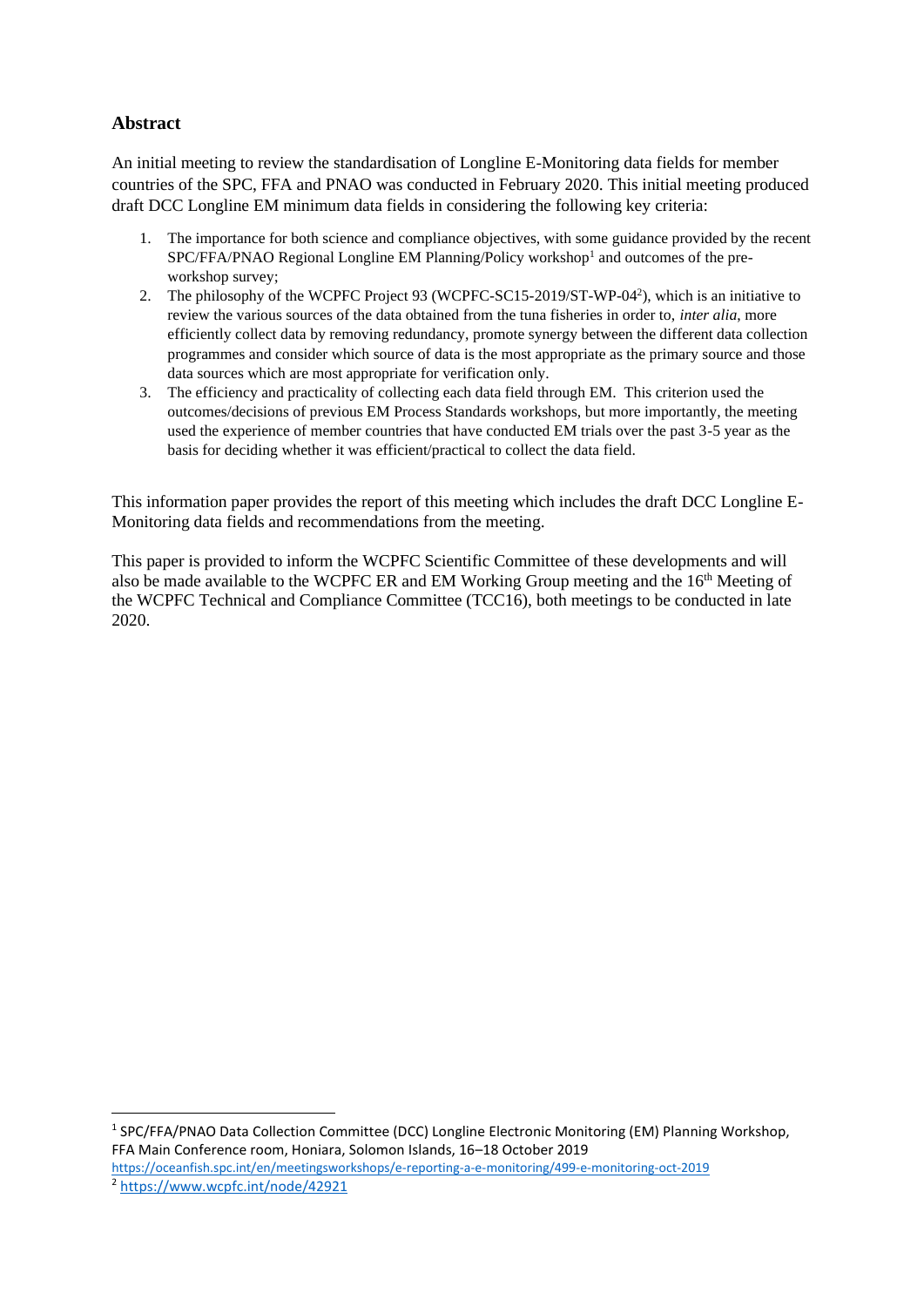# **Report of the Data Collection Committee (DCC) Meeting for the Review of Longline Electronic Monitoring (EM) Data Fields 4–6 February 2020**

**Nadi, Fiji**



**Prepared by the Oceanic Fisheries Programme of the Pacific Community (SPC), Pacific Islands Forum Fisheries Agency (FFA) and the Office of the Parties to the Nauru Agreement (PNAO)**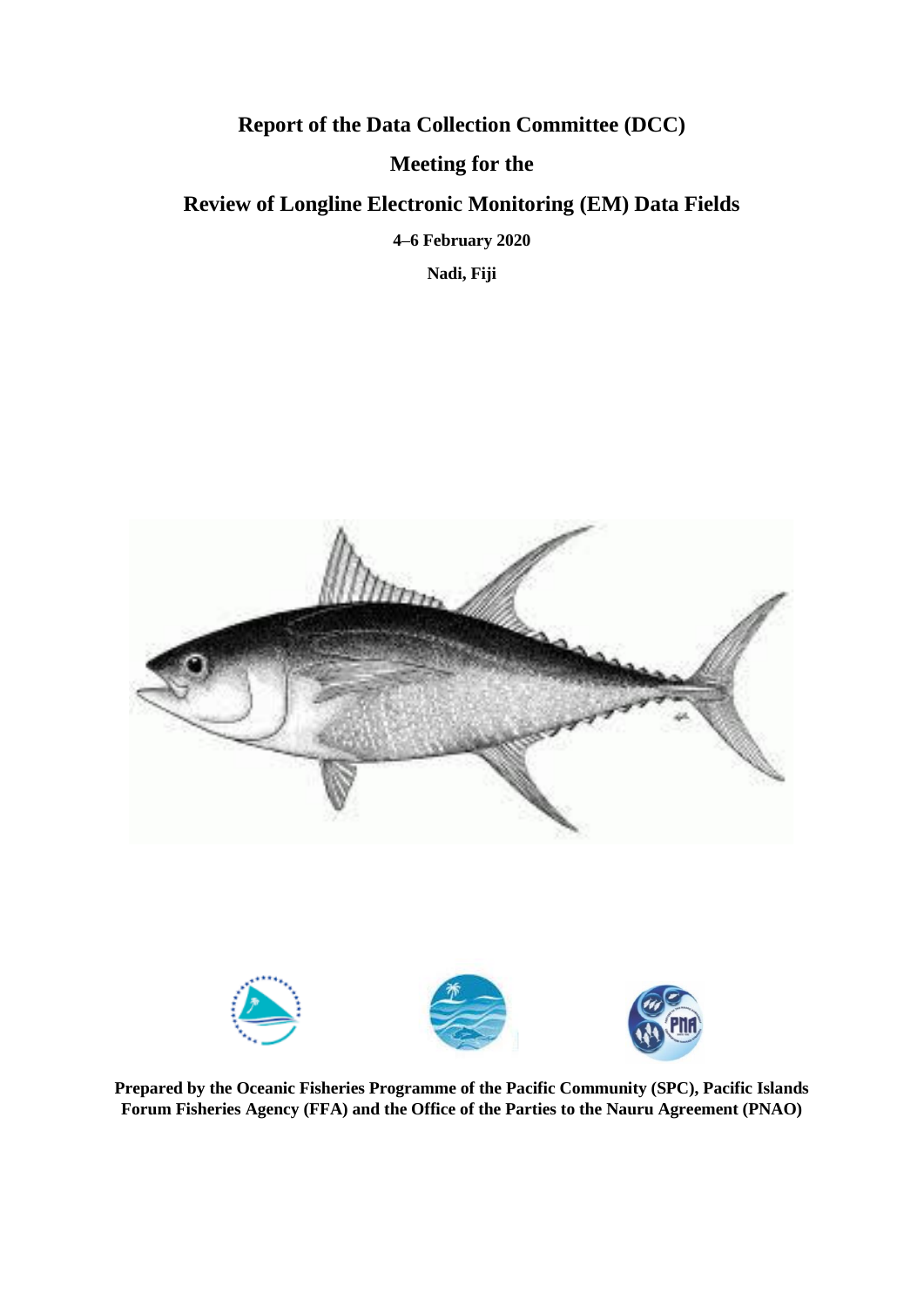# **Contents**

| 2. |                                                                                     |  |
|----|-------------------------------------------------------------------------------------|--|
| 3. |                                                                                     |  |
| 4. |                                                                                     |  |
| 5. |                                                                                     |  |
| 6. |                                                                                     |  |
| 7. |                                                                                     |  |
| 8. |                                                                                     |  |
| 9. |                                                                                     |  |
|    |                                                                                     |  |
|    | 14. Draft Longline EM minimum data field standards (as agreed by DCC-EM-LL-2020) 14 |  |
|    |                                                                                     |  |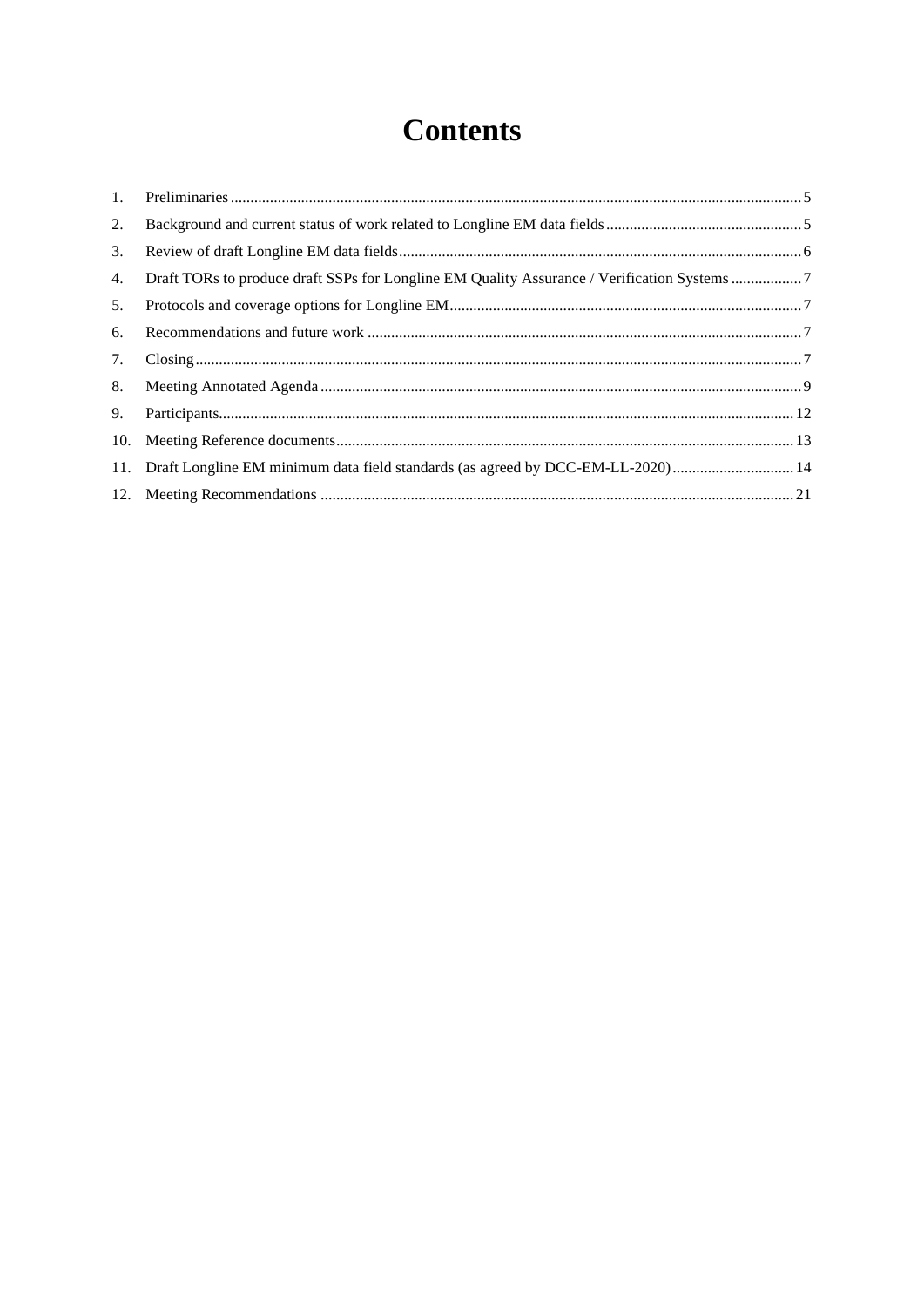## <span id="page-4-0"></span>**1. Preliminaries**

Traditionally, the chair of the Tuna Fishery Data Collection Committee (DCC) has been shared between the Pacific Islands Forum Fisheries Agency (FFA) and the Pacific Community (SPC). The current chair is Tim Park, the Observer Coordinator from SPC who assumed the role of chair for this meeting. The rapporteur work for the meeting was conducted by SPC staff, with Jed MacDonald taking the lead, assisted by Tim Park, Malo Hosken and Peter Williams.

The proposed agenda was adopted.

The Chair explained the history and the role of DCC and how it has influenced the decisions on data standards for the WCPFC. He also briefly explained how the work of DCC will now take into account the WCPFC Project 93 and that the outcomes of this meeting will be made available to other important meetings this year, including SC16 and the WCFPC E-Reporting and E-Monitoring (ERandEM) Working Group, which will be meeting in September 2020.

The main body of this report is a concise record of discussions, and readers are directed to **SECTION 12** for a detailed record of discussions. Various documents including this report, annotated agenda, Meeting documents and the draft standards are available on the [meeting web page.](https://oceanfish.spc.int/en/meetingsworkshops/dcc/510-data-collection-committee-review-of-longline-electronic-monitoring-data-fields-4-6-feb-2020)

For efficiency sake, the meeting is herein referred to in this report as "DCC-EM-LL-2020".

### <span id="page-4-1"></span>**2. Background and current status of work related to Longline EM data fields**

This agenda item provided the meeting with the background of various work conducted over recent years related to Longline EM data fields, including the EM Process standards and the WCPFC Project 93. Two presentations covered the potential use of EM Data for science (see Doc #6 in **[SECTION 10\)](#page-12-0)** and some background on the basis for observer coverage and options for future EM coverage (see Doc #7 in **[SECTION 10](#page-12-0)**). In regards to EM coverage, planning and policy meetings during 2019 reached some level of agreement on the following coverage strategy:

- The main EM objective (catch validated) is for both Science and Compliance (this is an outcome of a member country survey prior in September 2019);
- There will be a requirement for 100% coverage of EM equipment, that is, all vessels must have EM equipment and it must be running 24/7 while at sea;
- The anticipated EM Review Protocol will require :
	- o Minimum EM Records (video) review rate nominally established at xx% of randomly selected sets per trip (with all trips being sampled)
	- o For the set selected, a representative sample of the SETTING operation is reviewed, mainly to determine effort
	- For the set selected, the entire HAUL operation is reviewed
	- o The minimum recommended review rate for science is 20%, although further analyses will be conducted to provide guidance to member countries, acknowledging that the constraints on resources (funding, people, etc.) will need to be considered in decisions on the review rate.

Each country and the PNAO then presented the current status and future plans with respect to their EM programmes and systems (see **SECTION 12** for a detailed record of their presentations and subsequent discussion).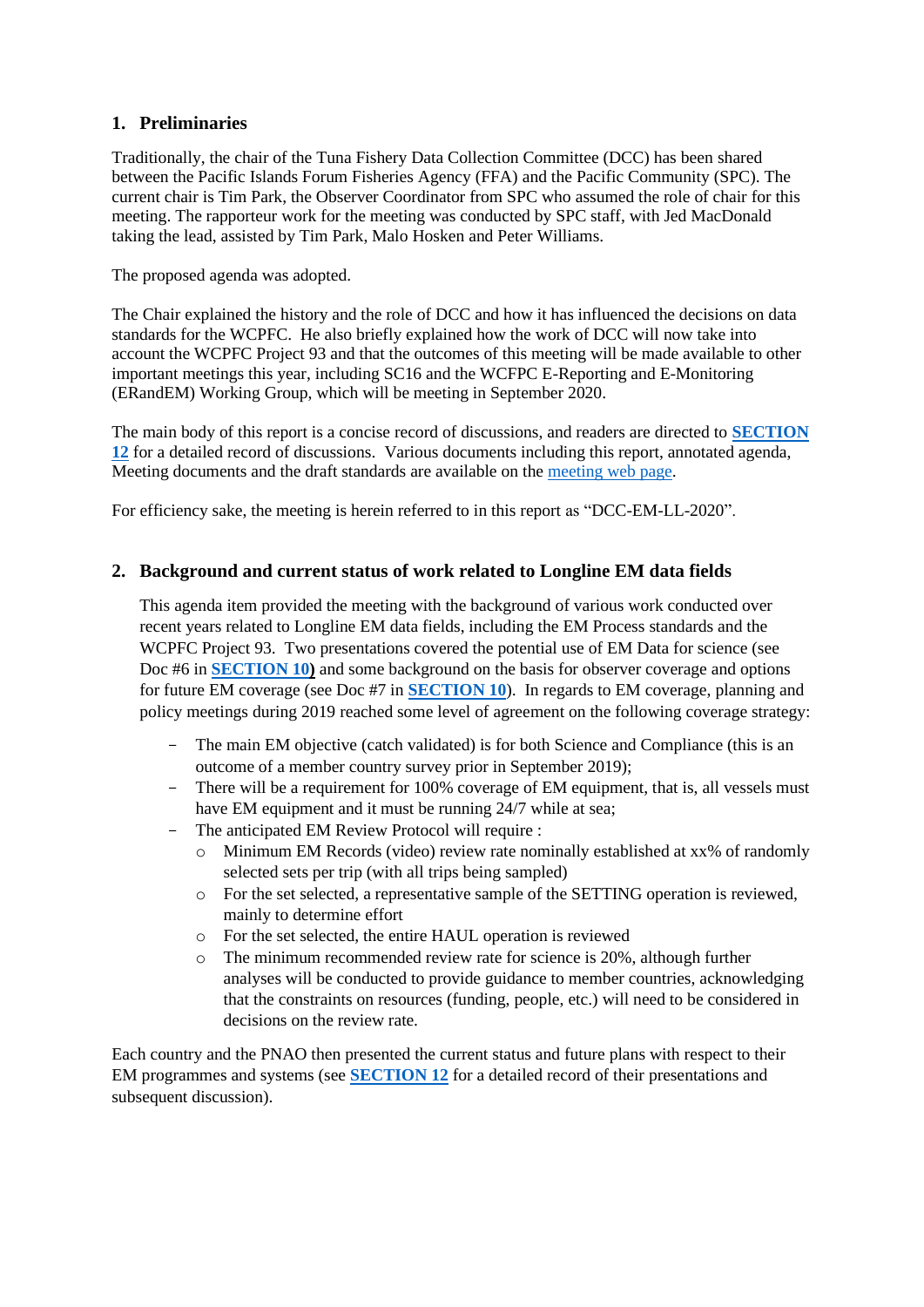## <span id="page-5-0"></span>**3. Review of draft Longline EM data fields**

This agenda item was the focus of the meeting and therefore most of the meeting time was spent on this topic. The approach of this DCC meeting was to work through a table of draft Longline EM data fields used in previous EM Process standards workshops – Electronic Monitoring Longline Process Standards Workshop (2016) and Second Regional E-Monitoring Process Standards Workshop (2017). The table of draft Longline EM data fields had been augmented for this workshop to include comments related to WCPFC Project 93 (WCPFC-SC15-2019/ST-WP-04) and Emery et al., (2018). The Emery (2018) paper evaluated the ROP minimum data fields, their scientific application and whether EM could be used to collect the ROP fields. The Project 93 outcomes had grouped the fields and determined which data collection tool would be a primary source and which would be a secondary or validating source. This working table is available in **[SECTION 11](#page-13-0)**. In reviewing this table, the meeting considered each of the following key criteria in its decision to include or exclude a data field for the draft DCC Longline EM minimum data fields:

- 1. The importance for both science and compliance objectives, with some guidance provided by the recent Regional Longline EM Planning/Policy workshop and outcomes of the preworkshop survey;
- 2. The philosophy of the WCPFC Project 93, which is an initiative to review the various sources of the data obtained from the tuna fisheries in order to, *inter alia*, more efficiently collect data by removing redundancy, promote synergy between the different data collection programmes and consider which source of data is the most appropriate as the primary source and those data sources which are most appropriate for verification only.
- 3. The efficiency and practicality of collecting each data field through EM. This criterion used the outcomes/decisions of previous EM Process Standards workshops, but more importantly, the meeting used the experience of member countries that have conducted EM trials over the past 3-5 year as the basis for deciding whether it was efficient/practical to collect the data field.

It was acknowledged that there are data fields that are important for science but cannot be efficiently collected by EM (at this stage) and these fields were not be included but there is potential for EM to cover these fields in the future with further work by the EM technical service providers (See **[SECTION 6](#page-6-2)**).

The meeting proceeded to work through each field based in the original ROP longline minimum data field standards. The previous EM Process standards workshops identified ROP fields that were clearly not possible to collect through EM and other fields that could not be efficiently generated (at this stage) through EM, so the meeting considered they should not be included on the current draft list of DCC LL EM minimum data fields. The meeting also considered the outcomes of Project 93 for each field and this determined whether a field was better collected through another source of data. The meeting also included new fields that EM could generate (i.e. automatically or efficiently acquire) and are useful for science and/or compliance.

The meeting considered the addition of new fields to effectively identify and describe any potential compliance events during the EM video review process. These new fields for potential compliance events would allow the EM Analyst to record a potential compliance incident through the assignment of an event to a broad compliance descriptive category, then accompanying detailed notes, with this information linked directly (and automatically) to the video, including date/timestamp and the position coordinates. This would allow compliance people to efficiently locate and extract information (potentially including a video clip of the event) by broad compliance category, rather than the current painstaking work in searching the general comments field. The benefit of adding Compliance codes to the event recording structure is that this information can be recorded at any point as a potential compliance incident from among the other fishing operation or catch events.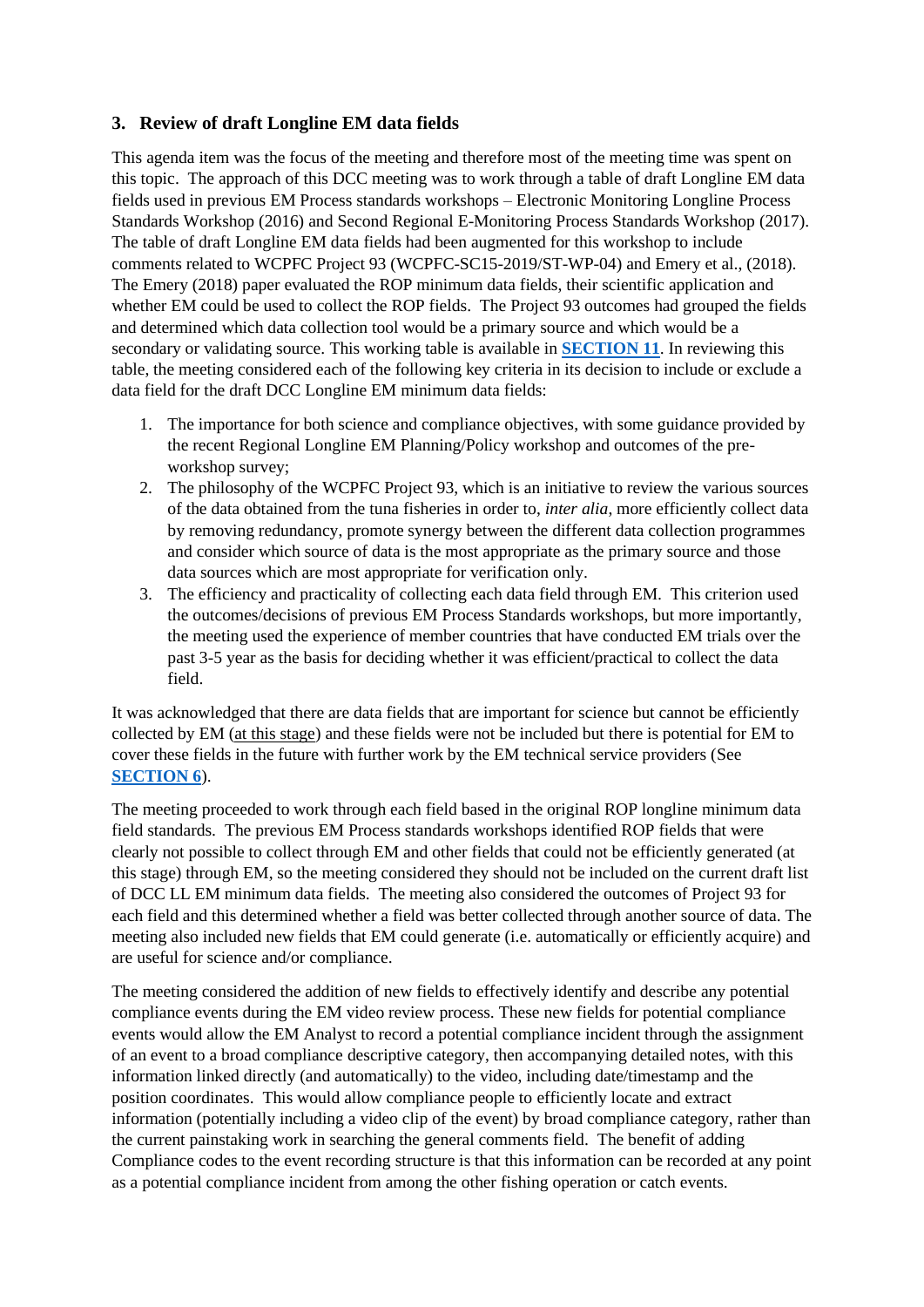The detailed discussion on this agenda item is included in **SECTION 12.**

The outcome of this agenda item of the meeting was agreement of a list of draft DCC Longline EM data fields (see **[SECTION 11](#page-13-0)**) and a plan for having these draft data fields endorsed through other fora (See **[SECTION 6](#page-6-2)**).

It was acknowledged that review of draft DCC Longline EM data fields to the broader regional group, beyond the participants of the workshop was important and so these draft standards were to be sent out to other relevant people in SPC, FFA and PNAO for their comments by 24<sup>th</sup> February 2020, after which the report and draft standards would be finalised in preparation for review by the FFA MCS Working Group (March/April) and then other for a later in the year.

## <span id="page-6-0"></span>**4. Draft TORs to produce draft SSPs for Longline EM Quality Assurance / Verification Systems**

A draft of the TORs for a consultancy to produce draft SSPs for Longline EM Quality Assurance / Verification Systems was presented to the meeting and is available in Meeting Doc #5 (see **[SECTION 10](#page-12-0)**). The meeting provided some minor enhancements to the draft notes which are now available on the [meeting web page.](https://oceanfish.spc.int/en/meetingsworkshops/dcc/510-data-collection-committee-review-of-longline-electronic-monitoring-data-fields-4-6-feb-2020) SPC and FFA will proceed to work on these draft TORs and present them at other relevant meetings, later in the year.

## <span id="page-6-1"></span>**5. Protocols and coverage options for Longline EM**

Draft notes on the TORs for a study to be conducted by SPC in the next six months were presented and are available in Meeting Doc #4 (see **[SECTION 10](#page-12-0)**). The meeting provided some minor enhancements to the draft notes which are now available on the [meeting web page.](https://oceanfish.spc.int/en/meetingsworkshops/dcc/510-data-collection-committee-review-of-longline-electronic-monitoring-data-fields-4-6-feb-2020)

## <span id="page-6-2"></span>**6. Recommendations and future work**

The meeting produced Recommendations listed below. Several recommendations identified future priority work for Longline EM data fields and systems.

The most important work in the short term is the following:

- i. Review of the draft DCC Longline EM minimum data field standards (see **[SECTION 11](#page-13-0)** of this report) by all relevant SPC, FFA and PNAO officers involved in E-Monitoring work, with responses due back by 24 February 2020 so a paper can be prepared for the FFA MCS Working Group Meeting.
- ii. Review by the FFA MCS Working Group meeting (March 2020). Updates based on comments from this meeting are to be finalised by  $1<sup>st</sup>$  April 2020, so that an FFC Information Paper can be prepared.
- iii. Review and Endorsement from FFA MCS Working Group of the draft DCC Longline EM minimum data field standards, accepted by MCS Working Group.
- iv. Information papers on the draft DCC Longline EM minimum data field standards prepared for WCPFC SC16 (August 2020) and the 4<sup>th</sup> WCPFC ERandEM Working Group Meeting (September 2020).

## <span id="page-6-3"></span>**7. Closing**

The meeting closed with and prayer and then a round of vigorous applause.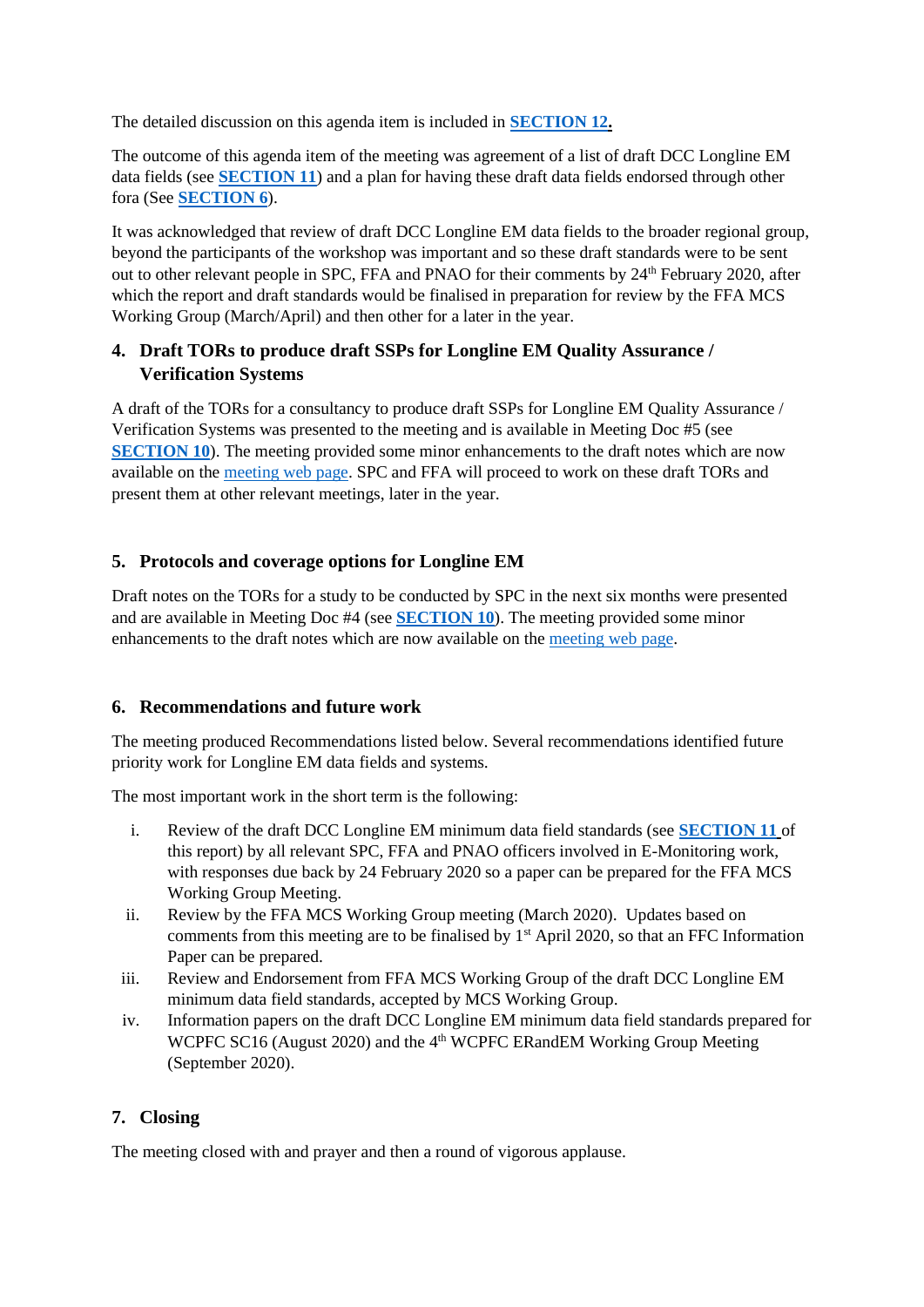#### **References:**

- Emery et al., (2018). The use of electronic monitoring within tuna longline fisheries in the WCPO implications for international data collection, analysis and reporting. Reviews in Fish Biology and Fisheries, volume 28, pages 887–907 (2018).
- FFA, PNAO, SPC and WCPFC Secretariat, (2019). Update On Project 93: Review of the Commission's data needs and data sources, including the potential for e-Monitoring to address gaps. WCPFC-SC15- 2019/ST-WP-04.
- SPC (2016) Electronic monitoring longline process standards workshop summary. SPC, Nouméa
- SPC (2017) Report on the second regional electronic monitoring process standards workshop 20–24 November 2017. SPC, Nouméa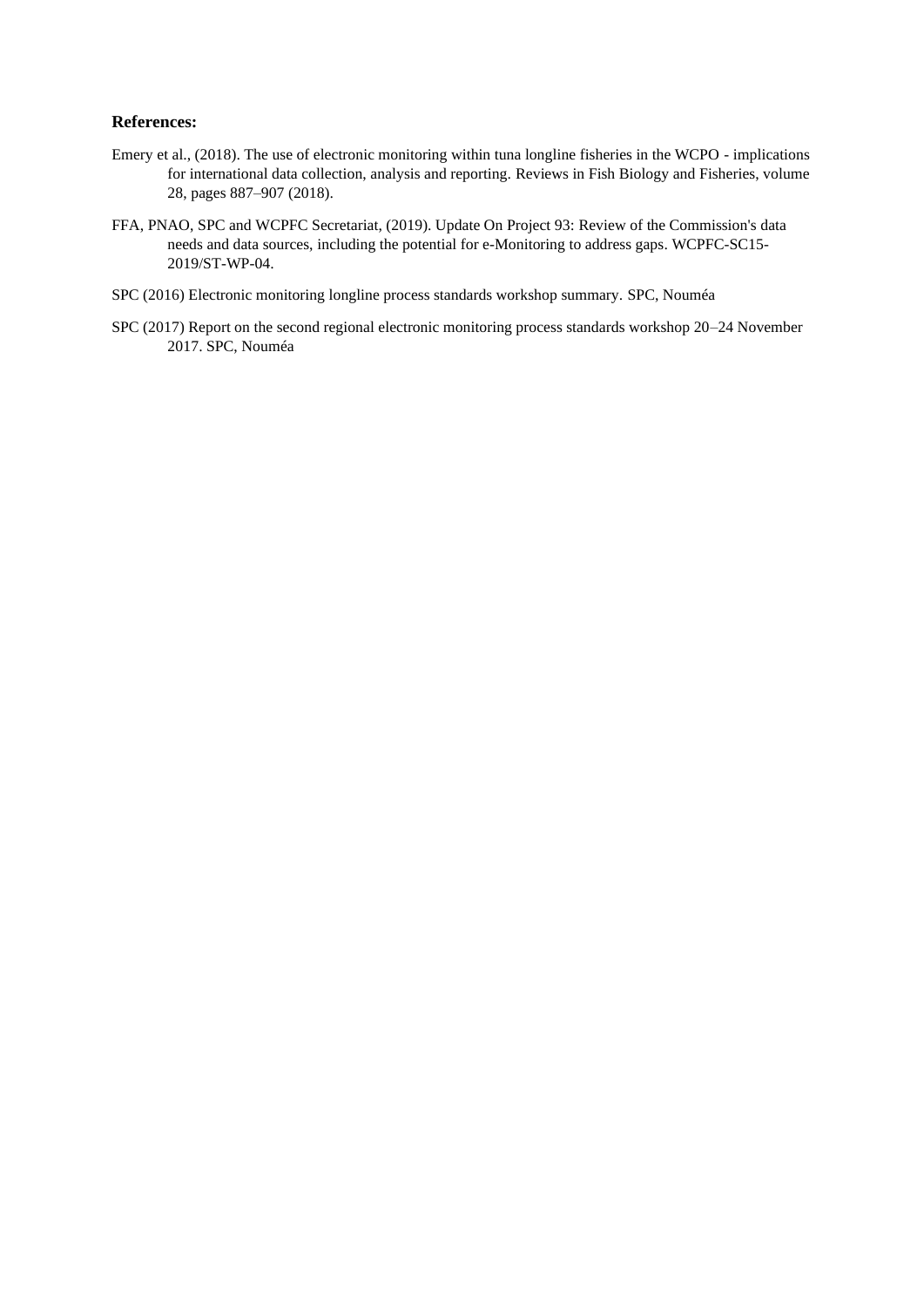### <span id="page-8-0"></span>**8. Meeting Annotated Agenda**

## **SPC/FFA/PNAO Data Collection Committee (DCC) Meeting for the Review of Longline Electronic Monitoring (EM) Data Fields**

4–6 February 2020 Nadi, Fiji

#### Annotated Agenda

#### **WORKSHOP OBJECTIVES**

To develop draft DCC Longline EM minimum data fields for review and adoption by member countries prior to the next WCPFC ERandEM meeting (September 2020).

Secondary objectives (pending available time) include:

- Presenting TORs for a consultancy to produce SSPs for the EM Verification System, based on the concept note produce at the 2nd EM Process standards workshop;
- Developing and presenting a draft protocol for EM coverage for review, modification and agreement;

#### **SCOPE**

This workshop focusses on the required data fields from E-Monitoring for the Longline fishing operation only.

#### **PARTICIPANTS**

Participation at this DCC technical meeting will be restricted to the following:

- DCC Chair
- Member countries

At least one person overseeing operations related to the EM trials in respective countries (FSM, RMI, Fiji and Solomon Islands)

- SPC
	- SPC Scientist(s) and SPC EM Monitoring specialists (operations and data management)
- FFA
	- EM, compliance and data specialists
- PNAO
	- EM Coordinator, EM specialists
- WCPFC Secretariat representative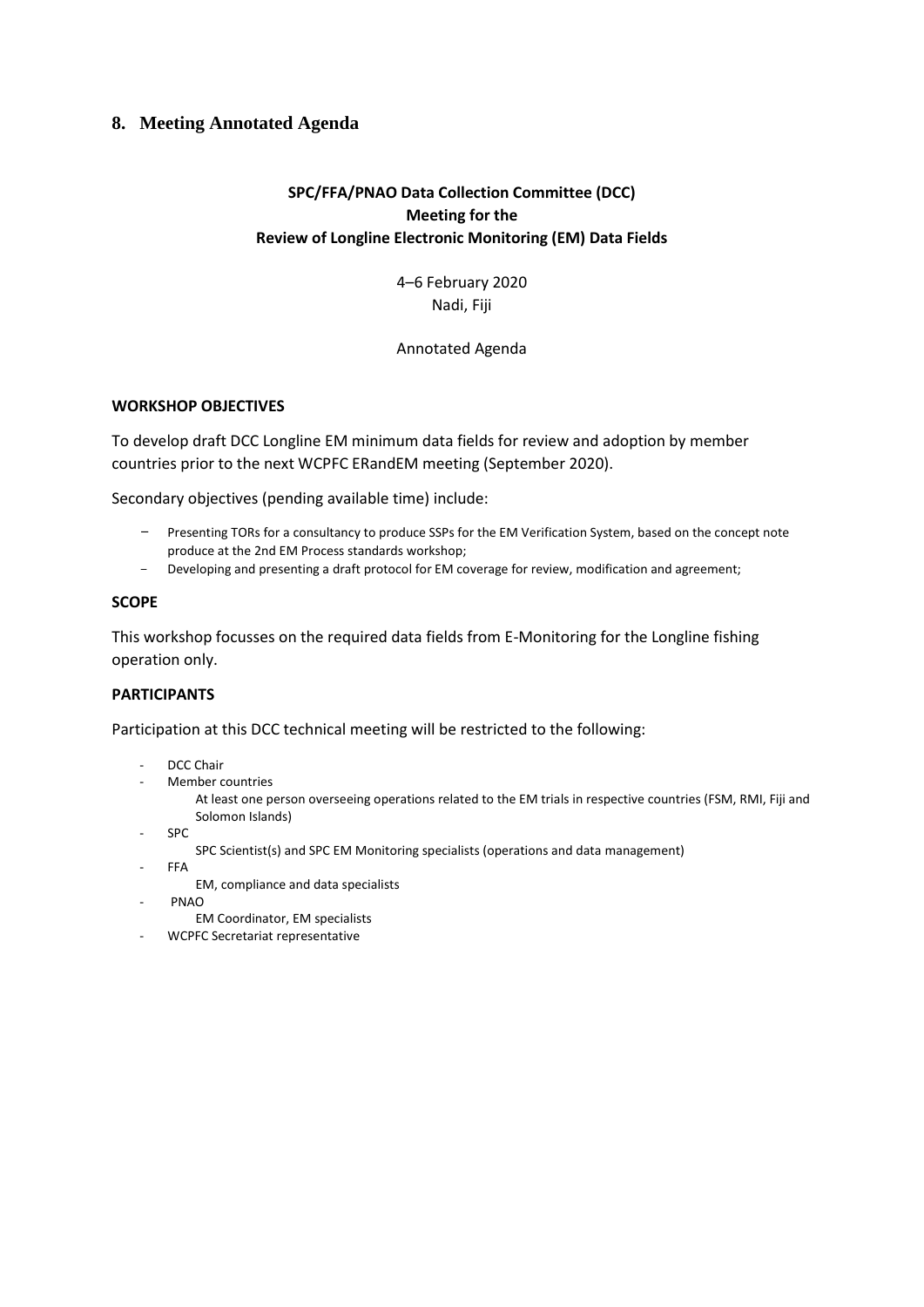## **WORKSHOP AGENDA**

**Agenda item – 1:** Prayer, Opening address and objectives of the workshop (DCC Chair)

**Agenda item – 2:** Background and current status of work related to Longline EM data fields

Brief presentation(s) covering the background to longline EM data fields to date, including:

- o EM Process standards
- o Emery et al. paper
- o WCPFC Project 93 and ROP data fields
- o Explanation of the scientific requirements for certain key fields

#### **Agenda item – 3:** Review of draft Longline EM data fields

The DCC meeting will proceed to work through the table of draft Longline EM data fields (see **ANNEX 1** which describes the template table), considering their importance for science and compliance, but also the efficiency and practicality in collecting each data field using EM. For example, data fields that are important for science but cannot be efficiently collected by EM (at this stage) will be categorised accordingly. The fields examined will not include general vessel characteristics and crewing fields that have previously been characterised as EM Not possible. There may be suggestion s of other fields natural or calculated, not in this list but of scientific utility and efficiently collected by EM.

Consistent with SC15 WP-04 Project 93 update (**ANNEX 2** Tables) the potential of EM as the principal (minimum data field) or secondary validating source of data for a field or whether secondary but critical for the calculation of other fields will be considered.

The outcome will be an agreed list of draft Longline EM data fields, with an appropriate designation for collection through EM at this stage.

**Agenda item – 4:** Terms of Reference (TORs) for a consultancy to produce draft SSPs for Longline EM Quality Assurance / Verification Systems

The DCC meeting will review and enhance the draft Terms of Reference for a consultancy to produce draft SSPs for Longline EM Quality Assurance / Verification Systems for member countries.

A focus on fundamentals such as definitions of terminology with reference to the EM Data verification and validation process

#### **Agenda item – 5:** Protocols and coverage options for Longline EM

The DCC meeting will discuss/review options for sampling regime protocols (e.g. determining base unit of calculation, set/trip/partial set etc.) and coverage for Longline EM, considering science and compliance objectives, and in particular, spatial/temporal coverage. The objective is to produce advice to respond to the PNA and other member countries requests for guidance on what protocols/coverage should be used for their EM trials and moving to full EM implementation.

For example, an integrated analytical tool reviewing year-to-date observer and EM-generated data, in conjunction with near-real-time VMS data, could be developed to advise national EM programmes which trips/sets should be selected for EM Analysis. This tool could be developed to use business rules such as gaps in spatial/temporal coverage (identified by VMS data analysis), and specific compliance objectives, for example.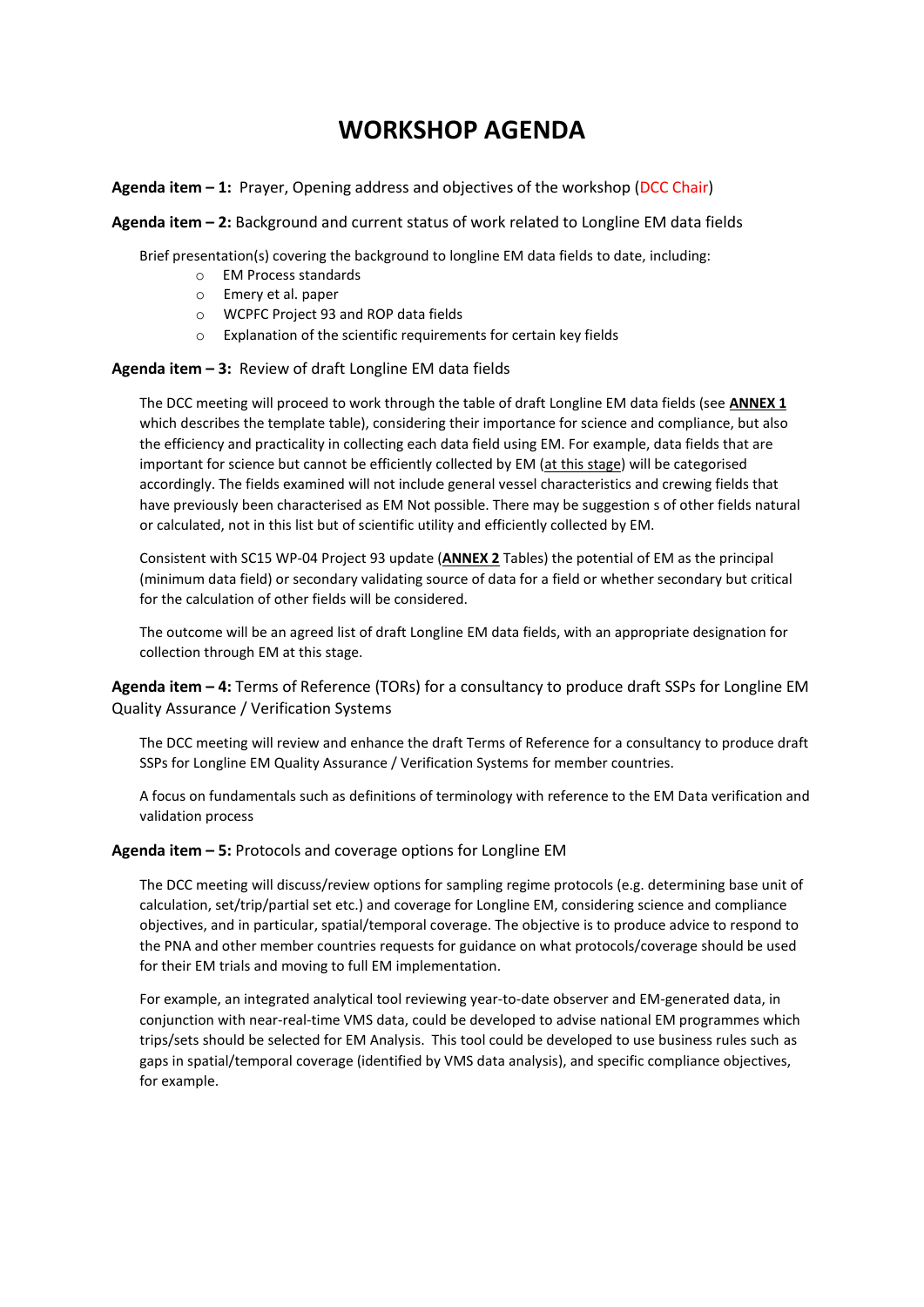**Agenda item – 6:** Draft Longline EM Standards - next steps…

Discussion on the next steps, based on the outcomes from Agenda items 3, 4 and 5, and in particular, a schedule and assignment of responsibilities for preparation of documents/presentations for the respective WCPFC (ERandEM WG), SPC (HoF12), FFA (MSC WG and FFC) and PNAO meetings during 2020.

**Agenda item – 7:** Adoption of meeting outcomes and close of meeting

- Adoption of Meeting outcomes and next steps
- Timeline for producing report of the meeting
- Close of Meeting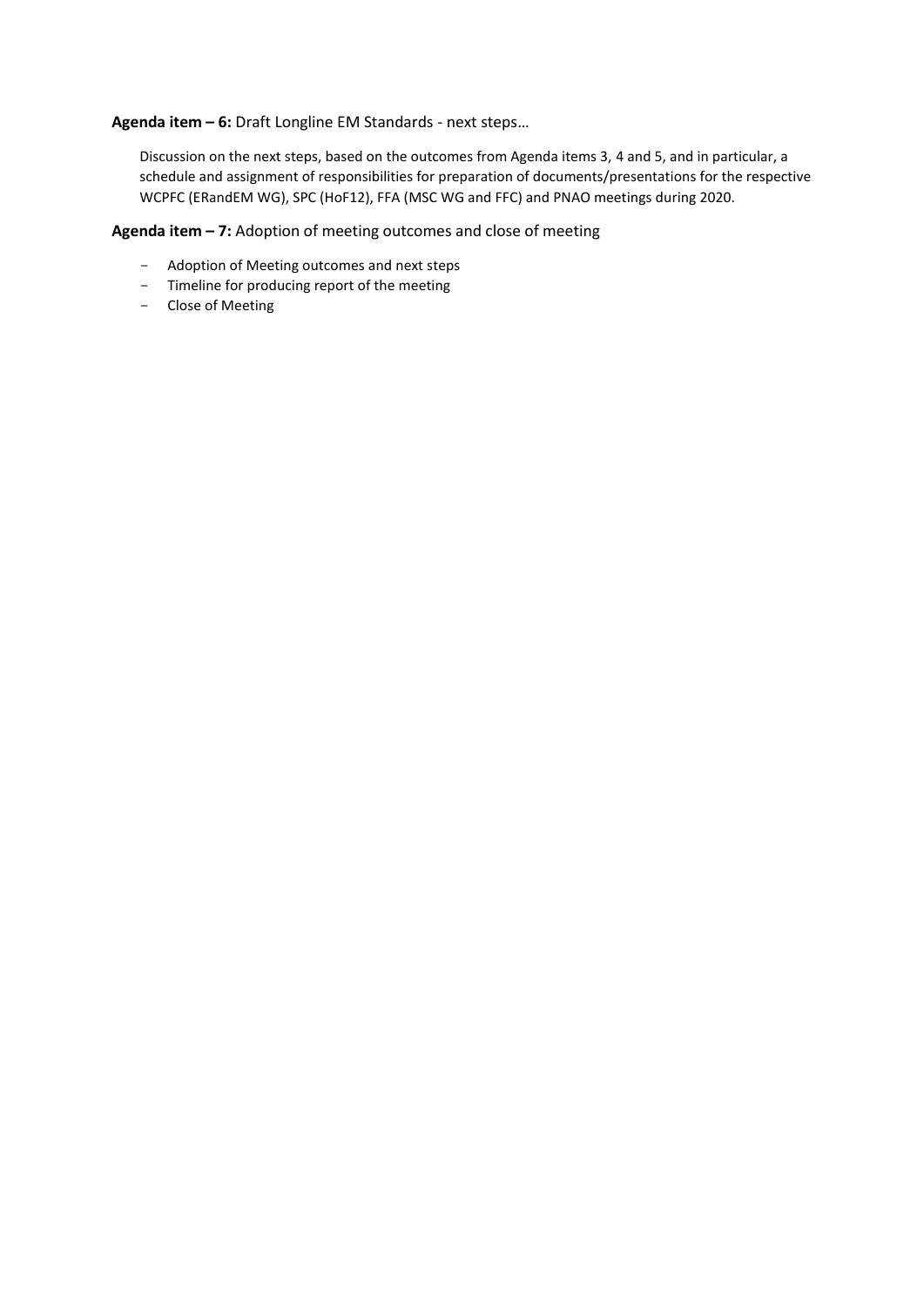### <span id="page-11-0"></span>**9. Participants**

#### **Pacific Community (SPC)**

| TimothyP@spc.int |
|------------------|
| MaloH@spc.int    |
| BradleyP@spc.int |
| JedM@spc.int     |
| PeterW@spc.int   |
|                  |

#### **Office of the Parties to the Nauru Agreement (PNAO)**

| Hulo Kitiseni | penihulo@gmail.com |
|---------------|--------------------|
| John Kelimana | john@pnatuna.com   |

## **Forum Fisheries Agency (FFA)**

Ambrose.orianihaa@ffa.int

#### **Ministry of Fisheries, Fiji**

| Netani Tavaga | Tavaga.netani@gmail.com |
|---------------|-------------------------|
| Nasoni Tora   | tora.nasoni@gmail.com   |

#### **Marshall Islands Marine Resources Authority (MIMRA)**

| Beau Bigler   |  |
|---------------|--|
| Casmil Saimon |  |

### bbigler@mimra.com  $csaimon @minra.com$

# **Ministry of Fisheries and Marine Resources, Solomon Islands**<br>Derrick Tagosia DTagosia@fisheries.gov.sb

DTagosia@fisheries.gov.sb

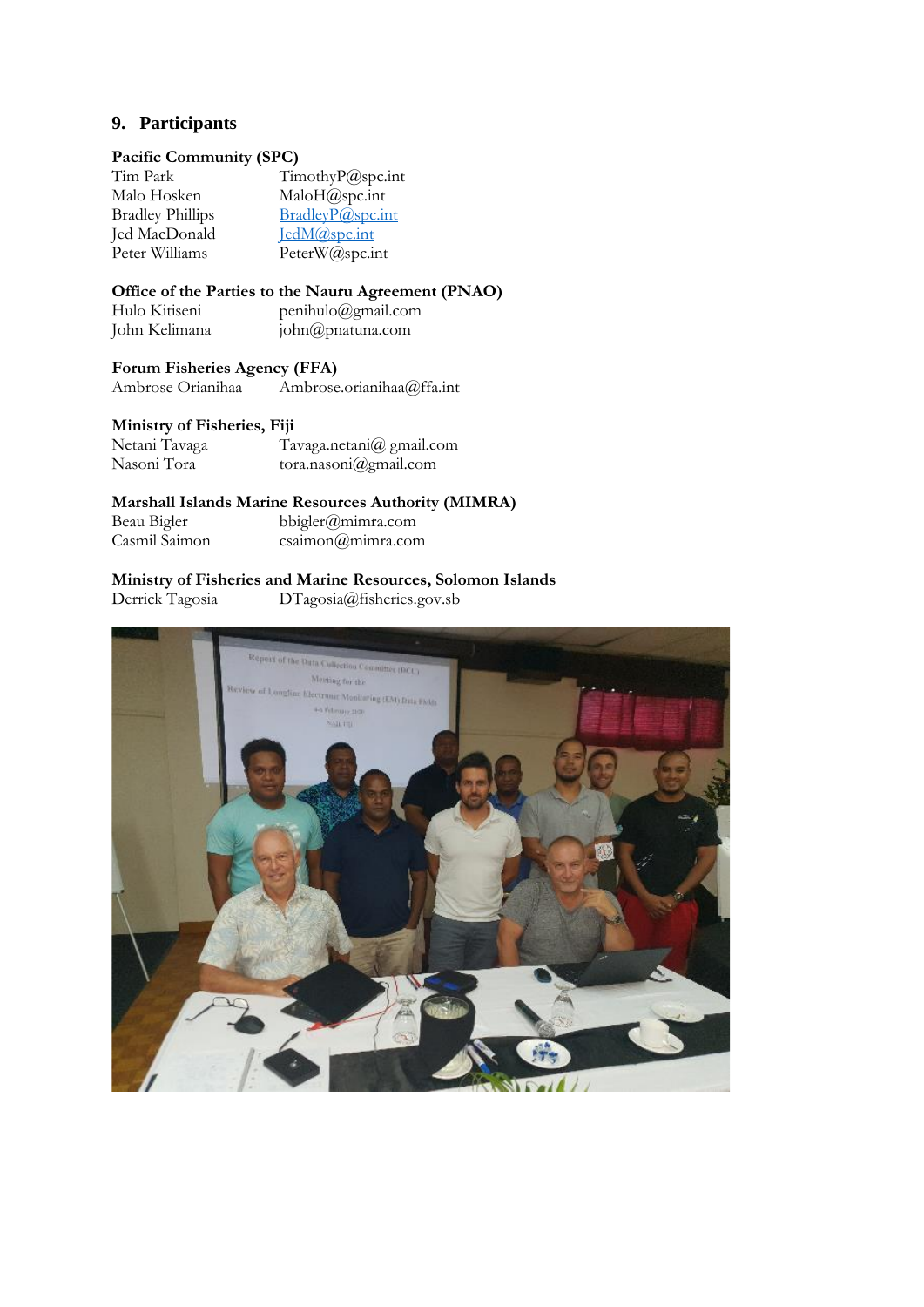## **10. Meeting Reference documents**

<span id="page-12-0"></span>

| Meeting<br>Reference | <b>Title</b>                                                                                                                                                  | <b>URL</b>                                                                                                                                                                                     |
|----------------------|---------------------------------------------------------------------------------------------------------------------------------------------------------------|------------------------------------------------------------------------------------------------------------------------------------------------------------------------------------------------|
| Document             |                                                                                                                                                               |                                                                                                                                                                                                |
| Doc 1                | Pre-meeting Working document – draft Longline EM data fields with annotations<br>for WCPFC Project 93 and scientific use of each field                        | https://oceanfish.spc.int/en/meetingsworkshops/dcc/510-data-collection-<br>committee-review-of-longline-electronic-monitoring-data-fields-4-6-feb-<br>2020                                     |
| Doc 2                | Emery et al. 2018. The use of electronic monitoring within tuna longline fisheries:<br>implications for international data collection, analysis and reporting | https://www.researchgate.net/publication/327281110_The_use_of_electronic<br>monitoring within tuna longline fisheries implications for international<br>data_collection_analysis_and_reporting |
| Doc $3$              | WCPFC Project 93 (Paper prepared for SC15)                                                                                                                    | https://www.wcpfc.int/node/42921                                                                                                                                                               |
| Doc $4$              | Notes on TORs for a study to review coverage options for Longline E-Monitoring                                                                                | (see meeting web page as per Doc 4)                                                                                                                                                            |
| Doc $5$              | Draft TORs for a consultancy to produce draft SSPs for Longline EM Quality<br><b>Assurance / Verification Systems</b>                                         | (see meeting web page as per Doc 5)                                                                                                                                                            |
| Doc $6$              | Presentation : Potential scientific use of longline EM data                                                                                                   | (see meeting web page as per Doc 6)                                                                                                                                                            |
| Doc 7                | Presentation : Longline E-Monitoring - Considerations for coverage                                                                                            | (see meeting web page as per Doc 7)                                                                                                                                                            |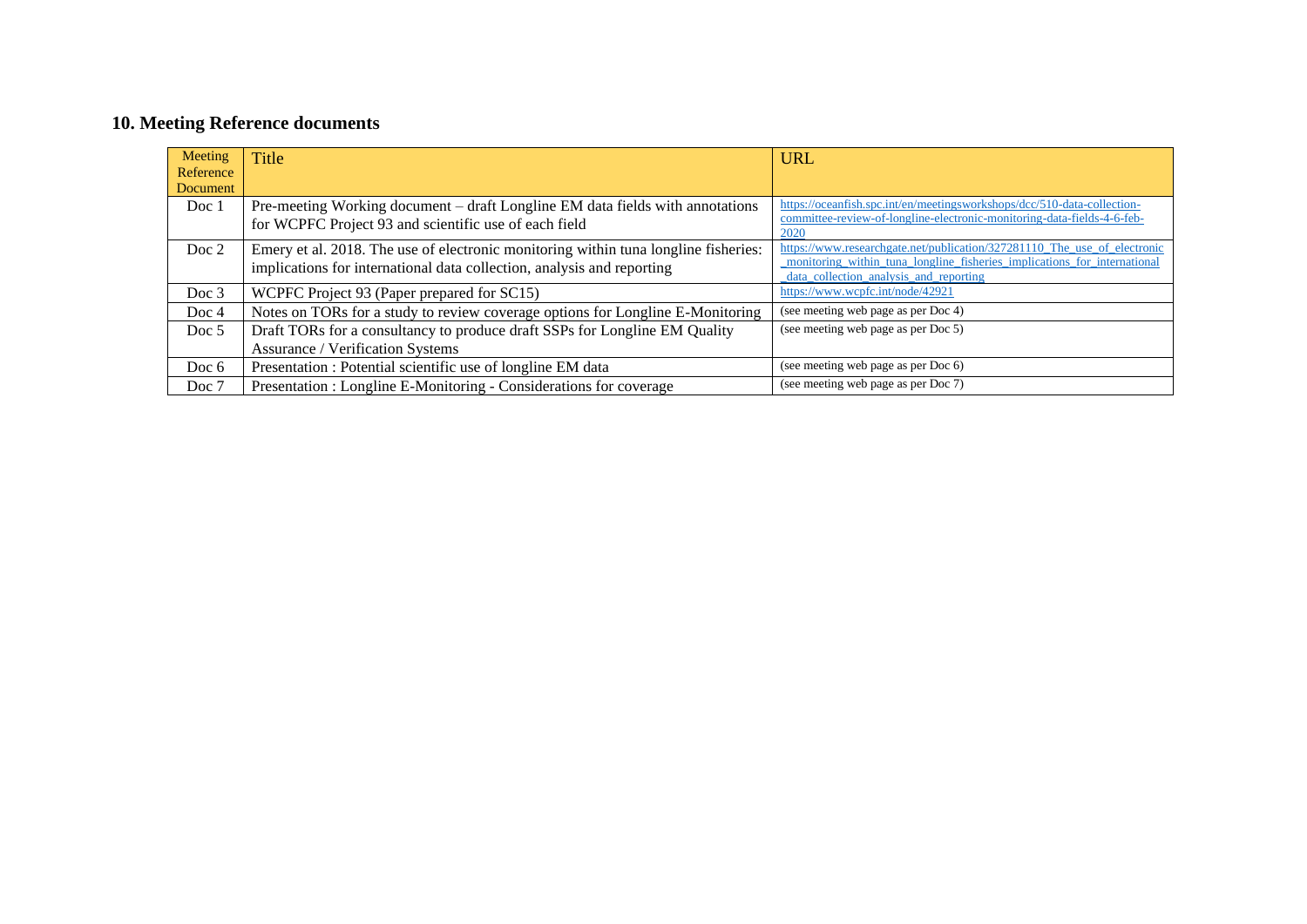## **11. Draft Longline EM minimum data field standards (as agreed by DCC-EM-LL-2020)**

These standards are proposed for member countries to use when embarking on trials or implementation of E-Monitoring (EM) for longline vessels licensed to operate in your waters (and adjacent waters). These standards should be provided to the EM technical provider to ensure the minimum data fields specific here are generated from the EM system, according to the EM Protocol notes provided. These standards are in draft format and will be reviewed from time to time.

<span id="page-13-0"></span>

| <b>SPC/FFA DCC LL E-Monitoring</b><br>minimum data fields |                                                                                                                                                                     | <b>Description</b>                                                                                                                                                                                                                        | <b>Notes on EM PROTOCOL</b> (How the data are to be acquired)                                                                                                                                                                                                                         |
|-----------------------------------------------------------|---------------------------------------------------------------------------------------------------------------------------------------------------------------------|-------------------------------------------------------------------------------------------------------------------------------------------------------------------------------------------------------------------------------------------|---------------------------------------------------------------------------------------------------------------------------------------------------------------------------------------------------------------------------------------------------------------------------------------|
|                                                           |                                                                                                                                                                     | <b>VESSEL IDENTIFICATION</b>                                                                                                                                                                                                              |                                                                                                                                                                                                                                                                                       |
| Vessel identification                                     | Name of vessel                                                                                                                                                      | Name of vessel. This information would normally be<br>linked to a VESSEL reference database (e.g. FFA Vessel<br>Register) which will ensure consistency/standardisation.                                                                  | The EM system should have linkages into the regional VESSEL<br>REGISTERs (WCPFC and/or FFA) and so these fields must be generated<br>by the EM system to be consistent with these vessel registers.                                                                                   |
|                                                           | Flag State Registration Number                                                                                                                                      | Flag registration number of the vessel                                                                                                                                                                                                    |                                                                                                                                                                                                                                                                                       |
|                                                           | Flag                                                                                                                                                                | Flag or chartering nation of the vessel                                                                                                                                                                                                   |                                                                                                                                                                                                                                                                                       |
|                                                           | International Radio Call Sign                                                                                                                                       | International Call sign                                                                                                                                                                                                                   |                                                                                                                                                                                                                                                                                       |
|                                                           | WCPFC VID, FFA VID and IMO                                                                                                                                          | IMO, WCPFC Vessel ID and the FFA VID would be<br>generated by the EM system using these VESSEL reference<br>databases.                                                                                                                    |                                                                                                                                                                                                                                                                                       |
|                                                           | <b>TRIP INFORMATION</b>                                                                                                                                             |                                                                                                                                                                                                                                           |                                                                                                                                                                                                                                                                                       |
| Trip information                                          | Date and time of departure<br>from port, or the departure<br>from the "carrier" vessel<br>immediately after an at-sea<br>transhippment event.                       | The date and time the vessel leaves port to start its fishing<br>campaign.<br>If the vessel is departing from a carrier vessel after an at<br>sea transhipment, the date and time of the departure<br>from a carrier vessel will be used. | The EM system will estimate these fields based on auto-analyses of<br>the EM date/time and positional information in a similar way that<br>VMS TRIP data are generated and in conjunction with geo-fenced port<br>areas (6 or 12 nautical mile geo-fence). This generated information |
|                                                           | Port of departure, or the<br>departure from the "carrier"<br>vessel immediately after an at-<br>sea transhippment event.<br>(Coordinates of at sea<br>transhipment) | Port of departure.<br>If the vessel is departing from a carrier vessel after an at<br>sea transhipment, this field will be "AT SEA" and the<br>coordinates of the 'at sea' transhipment will be generated.                                | will then be confirmed in the EM system by the analyst.<br>The international standard of Location Code (UNLOCODE) for PORTs<br>must be used.                                                                                                                                          |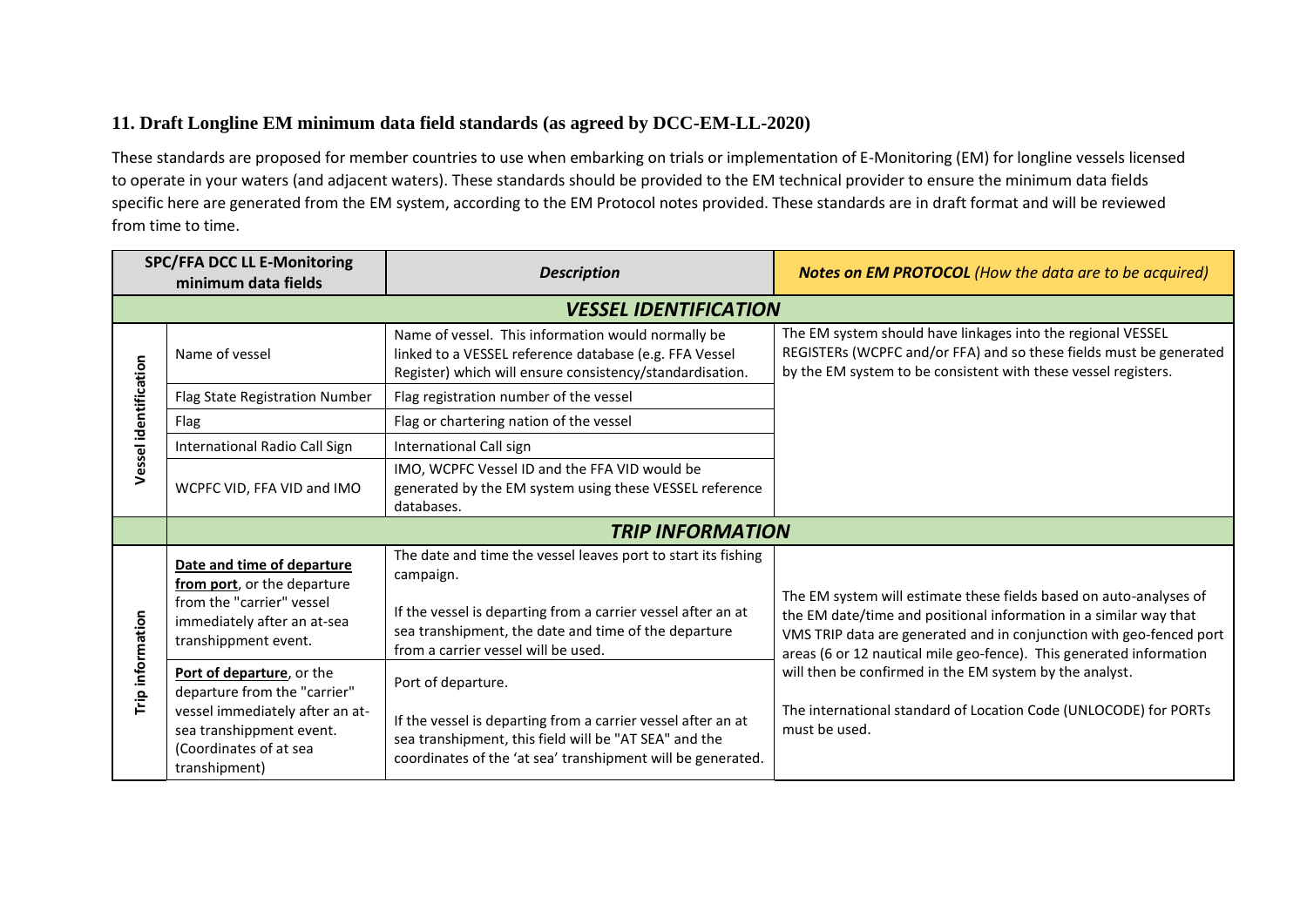| <b>SPC/FFA DCC LL E-Monitoring</b><br>minimum data fields |                                                                                                                                                    | <b>Description</b>                                                                                                                                                                                                                                         | <b>Notes on EM PROTOCOL</b> (How the data are to be acquired)                                                                                                                                                                                                                                                                                                 |
|-----------------------------------------------------------|----------------------------------------------------------------------------------------------------------------------------------------------------|------------------------------------------------------------------------------------------------------------------------------------------------------------------------------------------------------------------------------------------------------------|---------------------------------------------------------------------------------------------------------------------------------------------------------------------------------------------------------------------------------------------------------------------------------------------------------------------------------------------------------------|
|                                                           | Date and time of return to<br>port, or the arrival at the<br>"carrier" vessel just before an<br>at-sea transhippment event.                        | The date and time the vessel returns to a port after a<br>fishing trip.<br>If the vessel is arriving at a carrier vessel to undertake an<br>at sea transhipment, the date and time of the arrival at<br>the carrier vessel will be used.                   |                                                                                                                                                                                                                                                                                                                                                               |
|                                                           | Port of return, or the arrival at<br>the "carrier" vessel just before<br>an at-sea transhippment event.<br>(Coordinates of at sea<br>transhipment) | Port where the vessel returns.<br>If the vessel is arriving at a carrier vessel to undertake an<br>at sea transhipment, "AT SEA" will be used and the<br>coordinates of the 'at sea' transhipment will be generated.                                       |                                                                                                                                                                                                                                                                                                                                                               |
|                                                           |                                                                                                                                                    | <b>EM ANALYSIS INFORMATION</b>                                                                                                                                                                                                                             |                                                                                                                                                                                                                                                                                                                                                               |
| EM Analysis                                               | EM Analyst name and code                                                                                                                           | EM Analyst's name and EM Analyst code.                                                                                                                                                                                                                     | Entered into EM system by EM Analyst. The EM Analyst code should<br>correspond to the regional EM Analyst code reference table.                                                                                                                                                                                                                               |
|                                                           | EM Country provider (EM data<br>review centre)                                                                                                     | EM programme provider code - data review centre - e.g.<br>FJEM (Fiji E-Monitoring Programme)                                                                                                                                                               | Entered into EM system by EM Analyst. It should adhere to the<br>format "xxEM" where xx is the ISO two-letter country code of the EM<br>data centre, and appropriate two-letter codes for any sub-regional<br>programme.                                                                                                                                      |
|                                                           | <b>EM Data Quality Reviewer</b>                                                                                                                    | EM Data Quality Reviewer.                                                                                                                                                                                                                                  | Entered into EM system by EM Analyst (free format text). The EM<br>data quality review SSPs have yet to be established and agreed.                                                                                                                                                                                                                            |
|                                                           | <b>EM Data Quality Review</b><br>conducted                                                                                                         | EM Data Quality Review has been conducted (Y/N)                                                                                                                                                                                                            | Entered into EM system by EM Reviewer. The EM data quality review<br>SSPs have yet to be established and agreed.                                                                                                                                                                                                                                              |
|                                                           | HAUL coverage strategy for<br><b>SCIENCE and COMPLIANCE</b>                                                                                        | Options<br>All hauls for this trip analysed, or<br>(1)<br>x% of randomly selected hauls analysed for <b>both</b><br>(2)<br><b>SCIENCE and COMPLIANCE.</b> (Noting that this will<br>also allow the analysis and recording of<br><b>COMPLIANCE EVENTS).</b> | The options for HAUL coverage for SCIENCE and COMPLIANCE will be<br>elaborated through a study conducted by SPC in 2nd QTR 2020 and<br>then reviewed by member countries to establish an agreed protocol<br>in late 2020. At this stage, it may be either (i) All hauls for this trip<br>analysed, or (ii) x% of randomly selected hauls analysed FOR SCIENCE |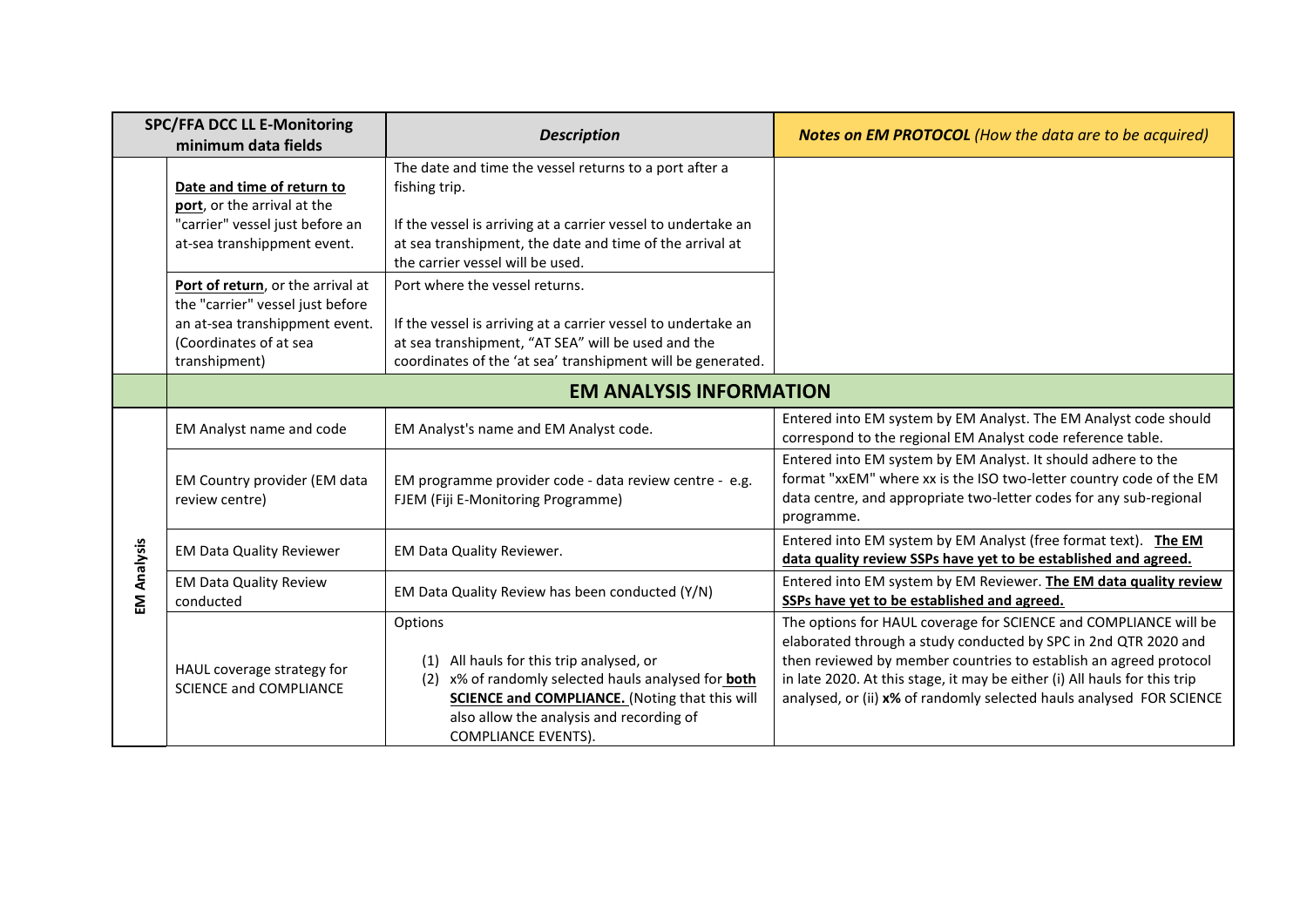| <b>SPC/FFA DCC LL E-Monitoring</b><br>minimum data fields |                                                      | <b>Description</b>                                                                                                                                                                                                                                                              | <b>Notes on EM PROTOCOL</b> (How the data are to be acquired)                                                                                                                                                                                                                                                                                                                                                                                                                                                                                                                                                                                                                                                                                              |
|-----------------------------------------------------------|------------------------------------------------------|---------------------------------------------------------------------------------------------------------------------------------------------------------------------------------------------------------------------------------------------------------------------------------|------------------------------------------------------------------------------------------------------------------------------------------------------------------------------------------------------------------------------------------------------------------------------------------------------------------------------------------------------------------------------------------------------------------------------------------------------------------------------------------------------------------------------------------------------------------------------------------------------------------------------------------------------------------------------------------------------------------------------------------------------------|
|                                                           | Trip coverage strategy for<br><b>COMPLIANCE only</b> | Coverage of sets/hauls analysed specifically for<br><b>COMPLIANCE.</b> This information is only required when the<br>HAUL coverage for SCIENCE is not 100% (i.e. when a % of<br>hauls are analysed only). The requirements for<br>COMPLIANCE EVENT information is listed below. | Yet to be discussed and agreed. Coverage of sets/hauls analysed<br>specifically for COMPLIANCE only (and in addition to the<br>SCIENCE/COMPLIANCE coverage strategy listed above), noting that<br>coverage objectives for compliance is usually consistent with science<br>objective and this field would only be where additional coverage<br>specifically for COMPLIANCE is required. Coverage related to EEZ only<br>may be a consideration for COMPLIANCE coverage strategy. This<br>strategy will be required when only some HAULs are analysed based<br>on the main coverage protocol, and there is a COMPLIANCE need to<br>analyse ALL HAULS, for example. This review will only need to<br>complete the COMPLIANCE EVENT information listed below. |
|                                                           | <b>EM Technical service provider</b>                 | EM system technical service provider                                                                                                                                                                                                                                            | Generated from EM system                                                                                                                                                                                                                                                                                                                                                                                                                                                                                                                                                                                                                                                                                                                                   |
|                                                           | EM system software name and<br>version               | EM software name and version                                                                                                                                                                                                                                                    | Generated from EM system                                                                                                                                                                                                                                                                                                                                                                                                                                                                                                                                                                                                                                                                                                                                   |
|                                                           |                                                      | <b>SETTING AND HAULING INFORMATION</b>                                                                                                                                                                                                                                          |                                                                                                                                                                                                                                                                                                                                                                                                                                                                                                                                                                                                                                                                                                                                                            |
|                                                           | Date & time start of SET                             | Date and time the first buoy enters the water to start the<br>setting of line                                                                                                                                                                                                   |                                                                                                                                                                                                                                                                                                                                                                                                                                                                                                                                                                                                                                                                                                                                                            |
|                                                           | Latitude and longitude of start<br>of SET            | GPS reading at time first buoy enters water                                                                                                                                                                                                                                     |                                                                                                                                                                                                                                                                                                                                                                                                                                                                                                                                                                                                                                                                                                                                                            |
| Setting and Hauling information                           | Date and time of end of SET                          | Date and time the last buoy enters the water                                                                                                                                                                                                                                    | Auto-generated by the EM system from the float SET timestamping.<br>Minimum resolution of position is 1/1000 of a minute.                                                                                                                                                                                                                                                                                                                                                                                                                                                                                                                                                                                                                                  |
|                                                           | Latitude and longitude of end<br>of SET              | GPS reading at time last buoy enters water                                                                                                                                                                                                                                      |                                                                                                                                                                                                                                                                                                                                                                                                                                                                                                                                                                                                                                                                                                                                                            |
|                                                           | Date and time of start of HAUL                       | Date and time the first buoy of the mainline is hauled from<br>the water to start the haul                                                                                                                                                                                      | Auto-generated by the EM system from the float HAUL<br>timestamping. Minimum resolution of position is 1/1000 of a<br>minute.                                                                                                                                                                                                                                                                                                                                                                                                                                                                                                                                                                                                                              |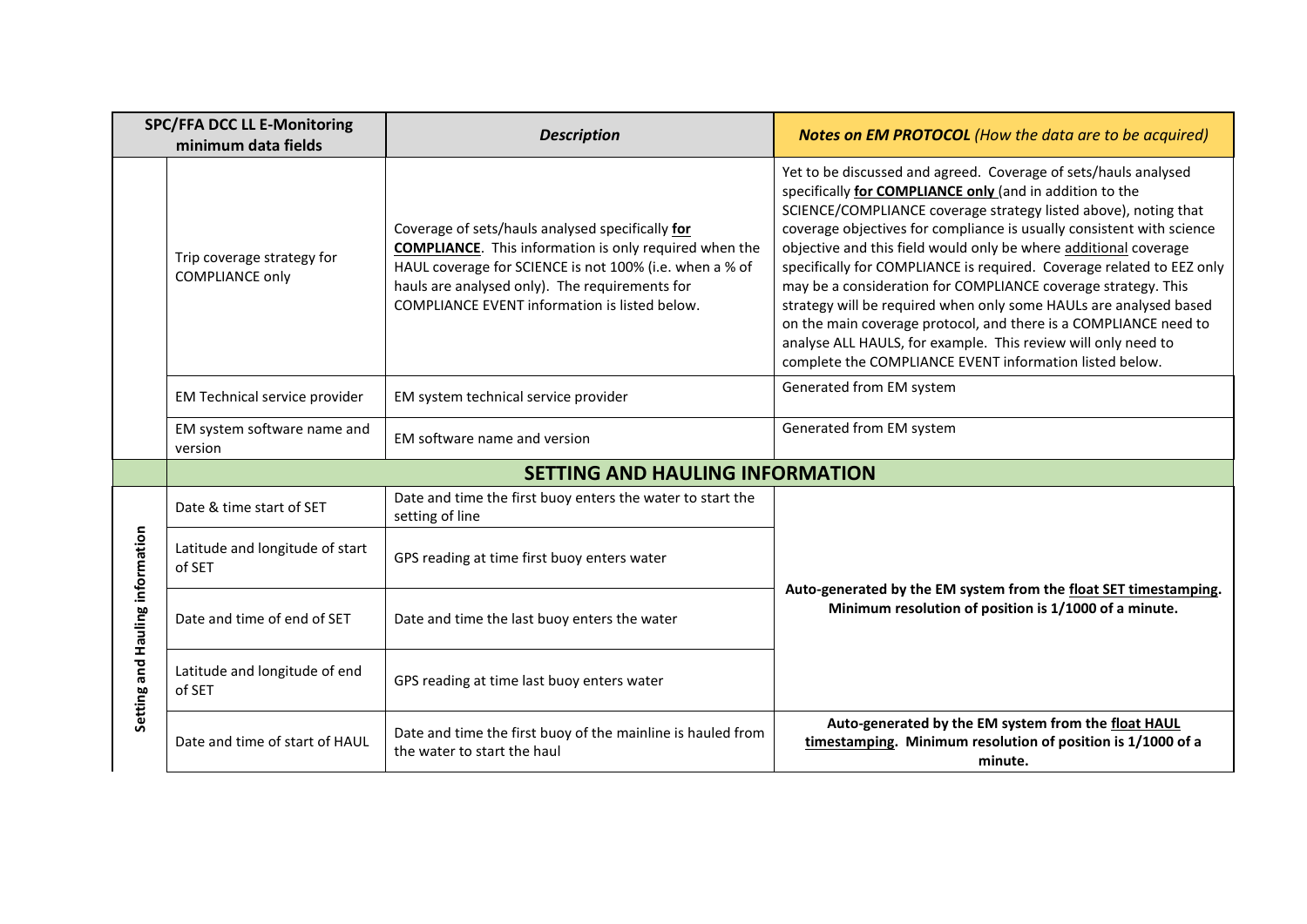| <b>SPC/FFA DCC LL E-Monitoring</b><br>minimum data fields          | <b>Description</b>                                                                                              | <b>Notes on EM PROTOCOL</b> (How the data are to be acquired)                                                                                                                                                                                                                        |
|--------------------------------------------------------------------|-----------------------------------------------------------------------------------------------------------------|--------------------------------------------------------------------------------------------------------------------------------------------------------------------------------------------------------------------------------------------------------------------------------------|
| Latitude and longitude of start<br>of HAUL                         | GPS reading at time first buoy is hauled from the water                                                         |                                                                                                                                                                                                                                                                                      |
| Date and time of end of HAUL                                       | Date and time the last buoy of the mainline is hauled from<br>the water to end the haul                         |                                                                                                                                                                                                                                                                                      |
| Latitude and longitude of end<br>of HAUL                           | GPS reading at time last buoy is HAULED                                                                         |                                                                                                                                                                                                                                                                                      |
| Date and time stamp for each<br><b>FLOAT SET</b>                   | UTC Date and time (to nearest second) of each FLOAT SET                                                         | Generated by the EM Analyst declaration in the EM system. Analysis<br>of this information usually takes 30-60 minutes per set. Potential to                                                                                                                                          |
| Latitude and longitude of each<br><b>FLOAT SET</b>                 | GPS reading of each FLOAT SET (as recorded by EM<br>equipment)                                                  | do this using technical enhancements in the future (i.e. RFID <sup>3</sup> s or<br>other sensors on FLOATS). Minimum resolution of position is 1/1000<br>of a minute.                                                                                                                |
| Date and time stamp for each<br><b>FLOAT HAULED</b>                | UTC Date and time (to nearest second) of each FLOAT<br>HAULED (depending on target coverage)                    | Generated by the EM Analyst declaration in the EM system. Potential<br>to do this using technical enhancements in the future (i.e. RFIDs or                                                                                                                                          |
| Latitude and longitude of each<br><b>FLOAT HAULED</b>              | GPS reading of each FLOAT HAULED (as recorded by EM<br>equipment) (depending on target coverage)                | other sensors on FLOATS). These data are important for estimation of<br>hook number of catch event, only the timestamps for the hauled<br>floats either side of catch event may only be required (to be discussed<br>further). Minimum resolution of position is 1/1000 of a minute. |
| Total number of baskets or<br>floats                               | Number of baskets set; usually it is the same as the<br>number of floats set minus one                          | With each float timestamped, the EM system should automatically<br>calculate this.                                                                                                                                                                                                   |
| Number of hooks between<br>floats or number of hooks per<br>basket | Number of hooks between floats                                                                                  | PROTOCOL is to count hooks from first 3 baskets, middle 3 baskets<br>and last 3 baskets and the average HOOKS per BASKET (successive<br>floats) can then be determined.                                                                                                              |
| Total number of hooks used in<br>a set                             | Total number of hooks set, calculated by multiplying the<br>number of baskets by number of hooks between floats | EM system calculates total number of HOOKS SET, calculated by<br>multiplying the number of baskets by number of hooks between<br>floats                                                                                                                                              |

<sup>3</sup> RFID - Radio-frequency identification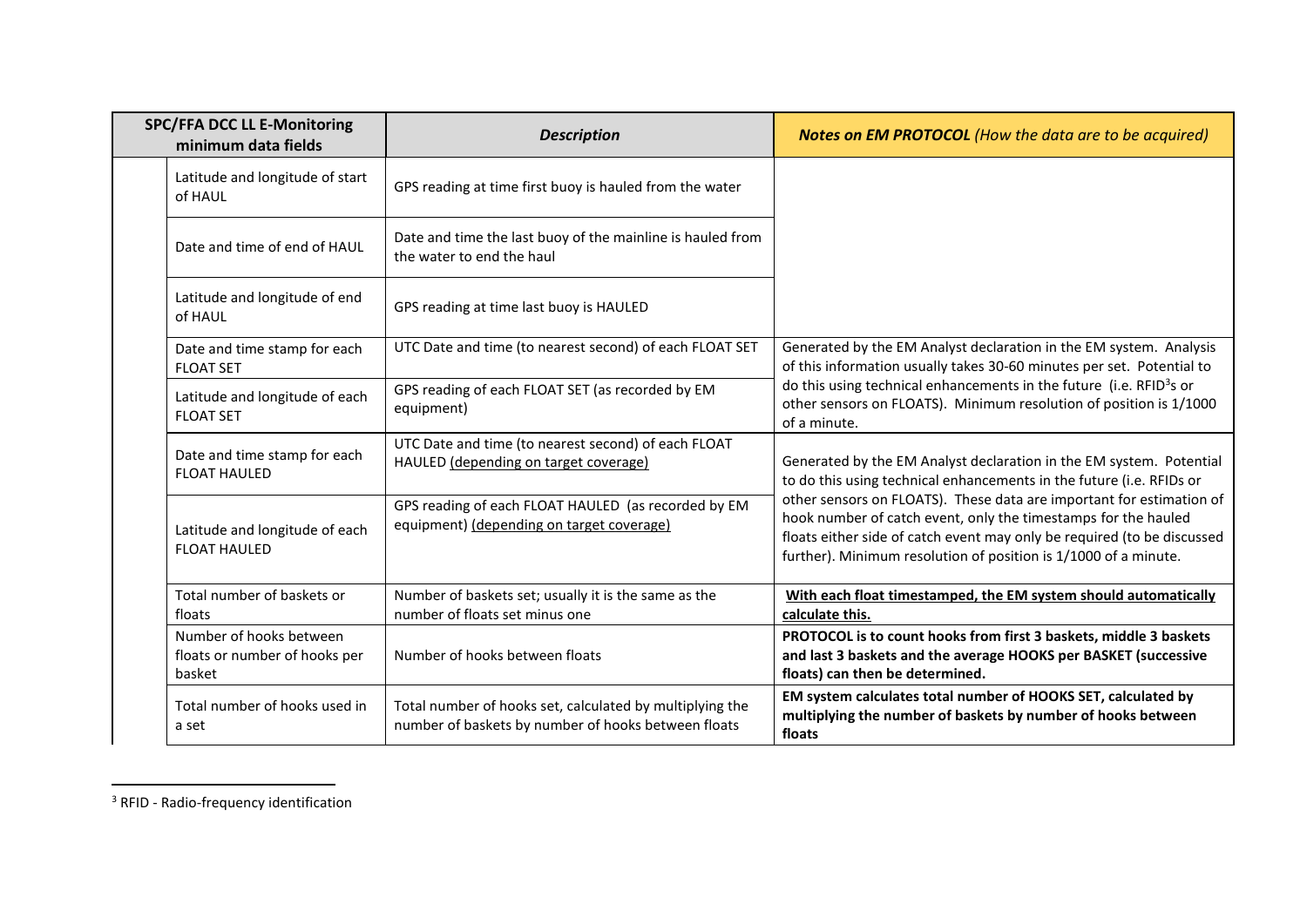| <b>SPC/FFA DCC LL E-Monitoring</b><br>minimum data fields |                                                                                | <b>Description</b>                                                                                          | Notes on EM PROTOCOL (How the data are to be acquired)                                                                                                                                                                                                                                                                                                                                                                                                                                                               |
|-----------------------------------------------------------|--------------------------------------------------------------------------------|-------------------------------------------------------------------------------------------------------------|----------------------------------------------------------------------------------------------------------------------------------------------------------------------------------------------------------------------------------------------------------------------------------------------------------------------------------------------------------------------------------------------------------------------------------------------------------------------------------------------------------------------|
|                                                           | <b>Bait species</b>                                                            | At the set level record the bait species used. Should cater<br>for more than one species.                   | PROTOCOL is to review the BAIT used during the analyses conducted<br>over the setting of the first 3 baskets, the middle 3 baskets and the<br>last 3 baskets. This should be possible using appropriate placement<br>of the camera mounted to view the SETTING process.                                                                                                                                                                                                                                              |
|                                                           | Total amount of baskets, floats<br>monitored by EM Analyst in a<br>single HAUL | How many floats or baskets monitored by the EM Analyst                                                      | EM System calculates total number of BASKETS monitored using the<br>FLOAT HAUL TIMESTAMP data.                                                                                                                                                                                                                                                                                                                                                                                                                       |
|                                                           |                                                                                | <b>SPECIAL GEAR ATTRIBUTES</b>                                                                              |                                                                                                                                                                                                                                                                                                                                                                                                                                                                                                                      |
|                                                           | Tori line                                                                      | Recorded at the set level whether the vessel uses a single<br>or double tori lines when setting (Y/N)       | BIRD MITIGATION. PROTOCOL is to review the TORI POLE usage<br>during the video analyses conducted over randomly selected video<br>periods of the SET based on the compliance coverage strategy (yet<br>to be established).                                                                                                                                                                                                                                                                                           |
| Special gear attributes                                   | Blue dyed bait                                                                 | Recorded at the set level, whether the vessel used bait<br>that has been dyed especially to look blue (Y/N) | BIRD MITIGATION. PROTOCOL is to review the BLUE DYED BAIT<br>usage during the video analyses conducted over randomly selected<br>video periods of the SET based on the compliance coverage strategy<br>(yet to be established).                                                                                                                                                                                                                                                                                      |
|                                                           | Deep setting line shooter                                                      | Recorded at the set level whether the vessel used a deep<br>setting line shooter (Y/N)                      | BIRD MITIGATION. PROTOCOL is to review the DEEP SETTING Line<br>shooter during the video analyses conducted over randomly<br>selected video periods of the SET based on the compliance coverage<br>strategy (yet to be established).                                                                                                                                                                                                                                                                                 |
|                                                           | Strategic offal disposal                                                       | Recorded at the SET level whether the vessel used<br>strategic offal disposal (Y/N)                         | BIRD COMPLIANCE at SET level. PROTOCOL is to review the OFFAL<br>discharge during the video analyses conducted over randomly<br>selected video periods of the SET based on the compliance coverage<br>strategy (yet to be established). Potential with camera in setting<br>area to capture field for verification (presence/absence). This would<br>be evident if the vessel throws the offal on the same side or area as<br>the hooks are being SET and so the EM analyst should be able to<br>view this practice. |
|                                                           |                                                                                | <b>CATCH EVENT INFORMATION</b>                                                                              |                                                                                                                                                                                                                                                                                                                                                                                                                                                                                                                      |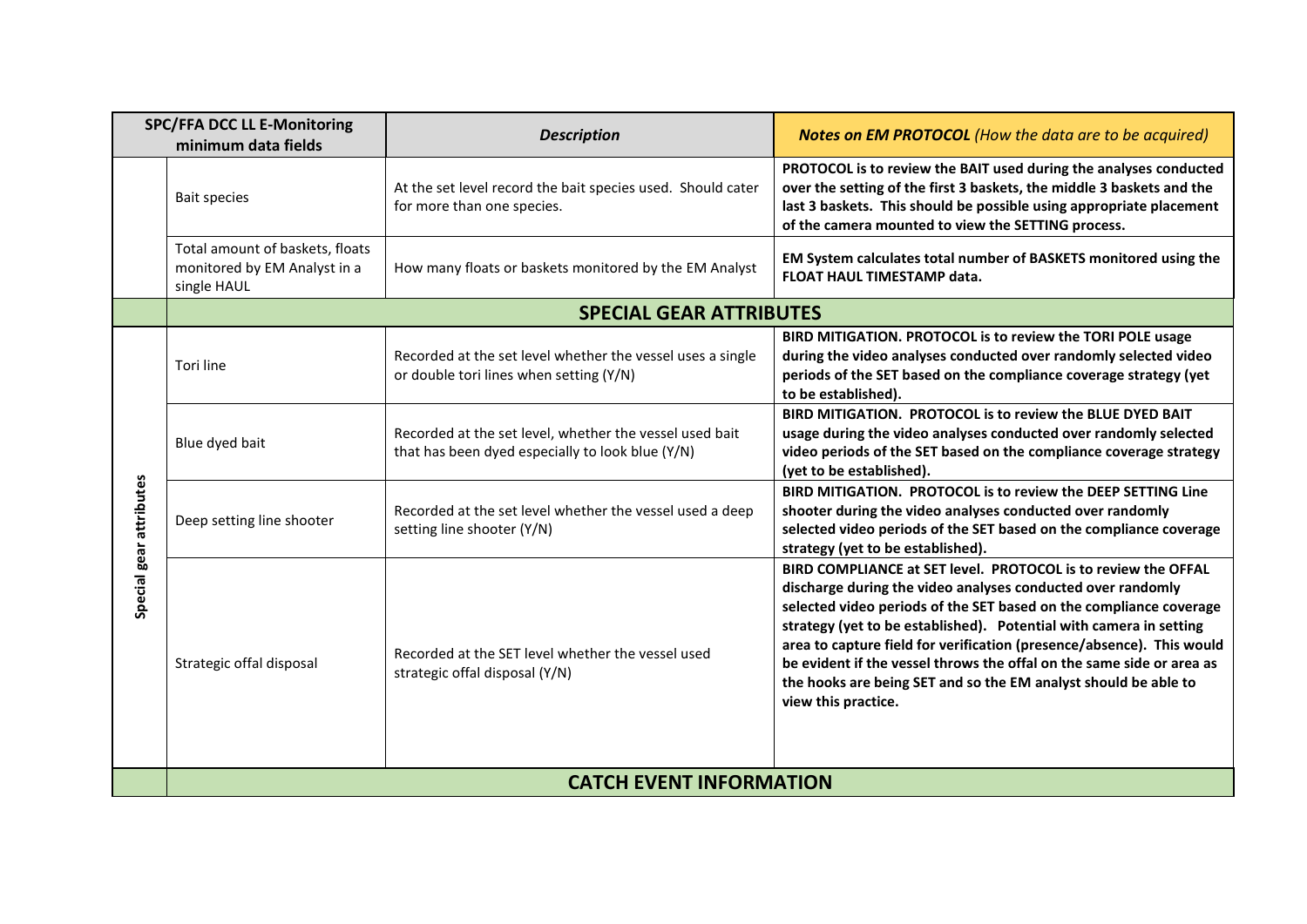| <b>SPC/FFA DCC LL E-Monitoring</b><br>minimum data fields |                                                                        | <b>Description</b>                                                                                                         | <b>Notes on EM PROTOCOL</b> (How the data are to be acquired)                                                                                                                                                                                                                                                                                                                                                                                                                                                                                                                                                                                      |
|-----------------------------------------------------------|------------------------------------------------------------------------|----------------------------------------------------------------------------------------------------------------------------|----------------------------------------------------------------------------------------------------------------------------------------------------------------------------------------------------------------------------------------------------------------------------------------------------------------------------------------------------------------------------------------------------------------------------------------------------------------------------------------------------------------------------------------------------------------------------------------------------------------------------------------------------|
|                                                           | Hook number, between<br>successive floats of the CATCH<br><b>EVENT</b> | Hook number between successive floats that the fish is<br>caught on                                                        | Recommendation for EM Analyst to determine this field for any<br>encounters with Species of special interest (SSIs = shark, marine<br>reptiles, seabirds and marine mammals) as the minimum<br>requirement. (This process may also require the count of hooks<br>between successive floats for these catch events only, in order to<br>cross-check with value estimated during the review of the SET).<br>With the availability of FLOAT timestamp data (before and after the<br>catch event) and the timestamp for when SNAP of each catch event<br>comes onboard, an algorithm to estimate this field should be used<br>for the non-SSI species. |
|                                                           | Species code                                                           | FAO code of species caught                                                                                                 | EM Analyst declaration. Must use the FAO standard Species codes.                                                                                                                                                                                                                                                                                                                                                                                                                                                                                                                                                                                   |
| information on catch event                                | Length of fish                                                         | Measure length of species using the recommended<br>measurement                                                             | EM Analyst using the calibrated digital measuring tool, noting the<br>need for an assigned area on the deck where the fish should be<br>measured.                                                                                                                                                                                                                                                                                                                                                                                                                                                                                                  |
|                                                           | Length measurement code                                                | Code the type of measurement used                                                                                          | EM Analyst declaration depending on how the fish was measured.<br>Must use regional standard codes for LENGTH CODES                                                                                                                                                                                                                                                                                                                                                                                                                                                                                                                                |
|                                                           | Sex                                                                    | Sex the species, if possible with certainty for SHARK and<br>RAY species only.                                             | EM Analyst declaration. Not possible for most species. Can collect<br>sharks and rays sex, for example, if shown ventrally. Some other<br>species may be possible (e.g. mahi mahi). Must use regional<br>standard codes for SEX                                                                                                                                                                                                                                                                                                                                                                                                                    |
|                                                           | Condition when caught                                                  | Use condition codes to indicate status when caught.                                                                        | EM Analyst declaration. Must use the regional standard codes for<br><b>CONDITION.</b>                                                                                                                                                                                                                                                                                                                                                                                                                                                                                                                                                              |
|                                                           | Fate                                                                   | What happens to the fish after its caught use codes                                                                        | EM Analyst declaration. Must use the Regional standard codes for<br>FATE.                                                                                                                                                                                                                                                                                                                                                                                                                                                                                                                                                                          |
|                                                           | Interaction                                                            | For SSIs only, details of the gear interaction with the SSI.<br>For example, hooking position for marine turtles and shark | EM Analyst declaration. Must use the Regional standard codes for<br><b>INTERACTION.</b>                                                                                                                                                                                                                                                                                                                                                                                                                                                                                                                                                            |
|                                                           | Condition when released                                                | Use condition codes to indicates status when released to<br>the sea                                                        | EM Analyst declaration. Must use the regional standard codes for<br><b>CONDITION.</b>                                                                                                                                                                                                                                                                                                                                                                                                                                                                                                                                                              |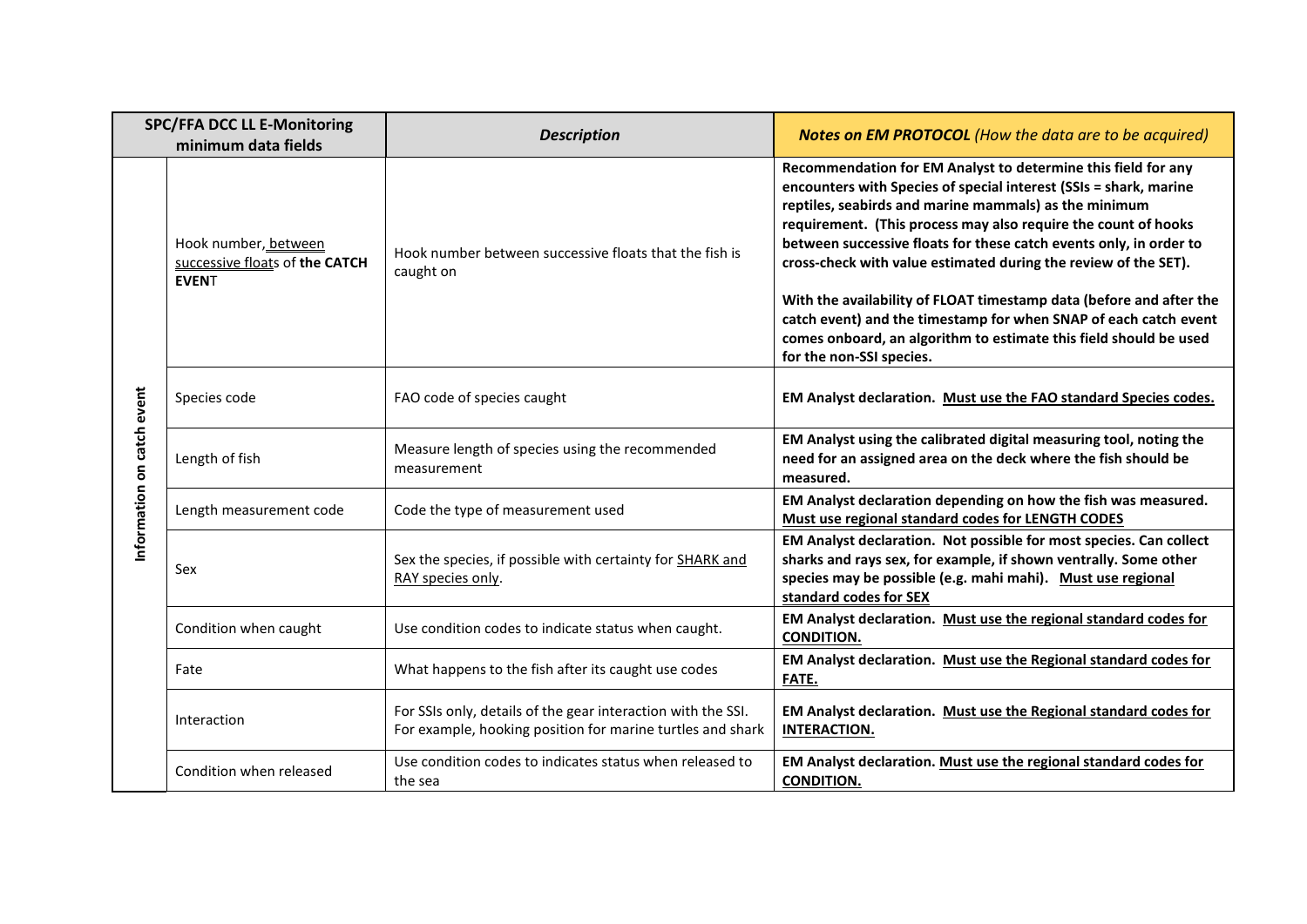| <b>SPC/FFA DCC LL E-Monitoring</b><br>minimum data fields |                                                | <b>Description</b>                                                                                                                                                                                                                                                                                                                                                                                                                                                  | <b>Notes on EM PROTOCOL</b> (How the data are to be acquired)                                                                                                                                                                                                                               |
|-----------------------------------------------------------|------------------------------------------------|---------------------------------------------------------------------------------------------------------------------------------------------------------------------------------------------------------------------------------------------------------------------------------------------------------------------------------------------------------------------------------------------------------------------------------------------------------------------|---------------------------------------------------------------------------------------------------------------------------------------------------------------------------------------------------------------------------------------------------------------------------------------------|
|                                                           | Catch event date and time                      | UTC Date and time (to nearest second) of the catch event<br>(as recorded by EM equipment).                                                                                                                                                                                                                                                                                                                                                                          | Fields automatically generated by EM system of use for science and<br>compliance. This represents the point when the EM analyst registers<br>the catch coming onboard or if not landed at all, when it is struck off,<br>released or discarded.                                             |
|                                                           | Catch SNAP date and time                       | UTC Date and time (to nearest second) of when the<br>branchline SNAP for each catch event comes onboard                                                                                                                                                                                                                                                                                                                                                             | Fields automatically generated by EM system and stored with the<br>other relevant catch event data.                                                                                                                                                                                         |
|                                                           | Latitude and longitude of Catch<br>event       | GPS reading at catch event (as recorded by EM<br>equipment)                                                                                                                                                                                                                                                                                                                                                                                                         | Fields automatically generated by EM system. Minimum resolution of<br>position is 1/1000 of a minute.                                                                                                                                                                                       |
|                                                           | <b>POTENTIAL COMPLIANCE EVENTS</b>             |                                                                                                                                                                                                                                                                                                                                                                                                                                                                     |                                                                                                                                                                                                                                                                                             |
| Potential Compliance event                                | Date and time of potential<br>compliance issue | UTC Date and time (to nearest second) for each potential<br>compliance issue recorded by the EM Analyst (the position<br>as generated by EM equipment). Note that Potential<br>Compliance events can be recorded outside the fishing<br>operation period.                                                                                                                                                                                                           | Fields automatically generated by EM system and stored with the<br>related potential compliance event information.                                                                                                                                                                          |
|                                                           | Latitude and longitude of<br>compliance issue  | GPS reading for the potential compliance issue recorded<br>by the EM Analyst (as generated by EM equipment)                                                                                                                                                                                                                                                                                                                                                         | Fields automatically generated by EM system and stored with the<br>related potential compliance event information. Minimum resolution<br>of position is 1/1000 of a minute.                                                                                                                 |
|                                                           | Compliance category                            | Category (code) for the potential compliance issue as<br>viewed and recorded by the EM Analyst, including<br>MARPOL (waste disposal, strategic disposal),<br>TARGETTING species not licensed to do so (e.g. shark,<br>squid, DWS), SOCIAL BEHAVIOUR, alleged CRIMINAL<br>BEHAVIOUR, Licencing Conditions, SSI (birds, marine<br>turtles, sharks), GEAR Compliance (wire trace, shark line,<br>etc.), TRANSHIPMENT event, other national regulations<br>not covered. | EM Analyst declaration when a compliance event is identified on the<br>video. There will be a list of broad COMPLIANCE CATEGORIES to<br>choose from with these standards are yet to be determined (e.g. the<br>MCS Working Group may determine the list of broad COMPLIANCE<br>Categories). |
|                                                           | Compliance note                                | Notes from the EM Analyst on each potential compliance<br>issue                                                                                                                                                                                                                                                                                                                                                                                                     | EM Declaration. The EM analyst (sometimes in conjunction with<br>compliance personnel) will provide detailed notes on the compliance<br>issue.                                                                                                                                              |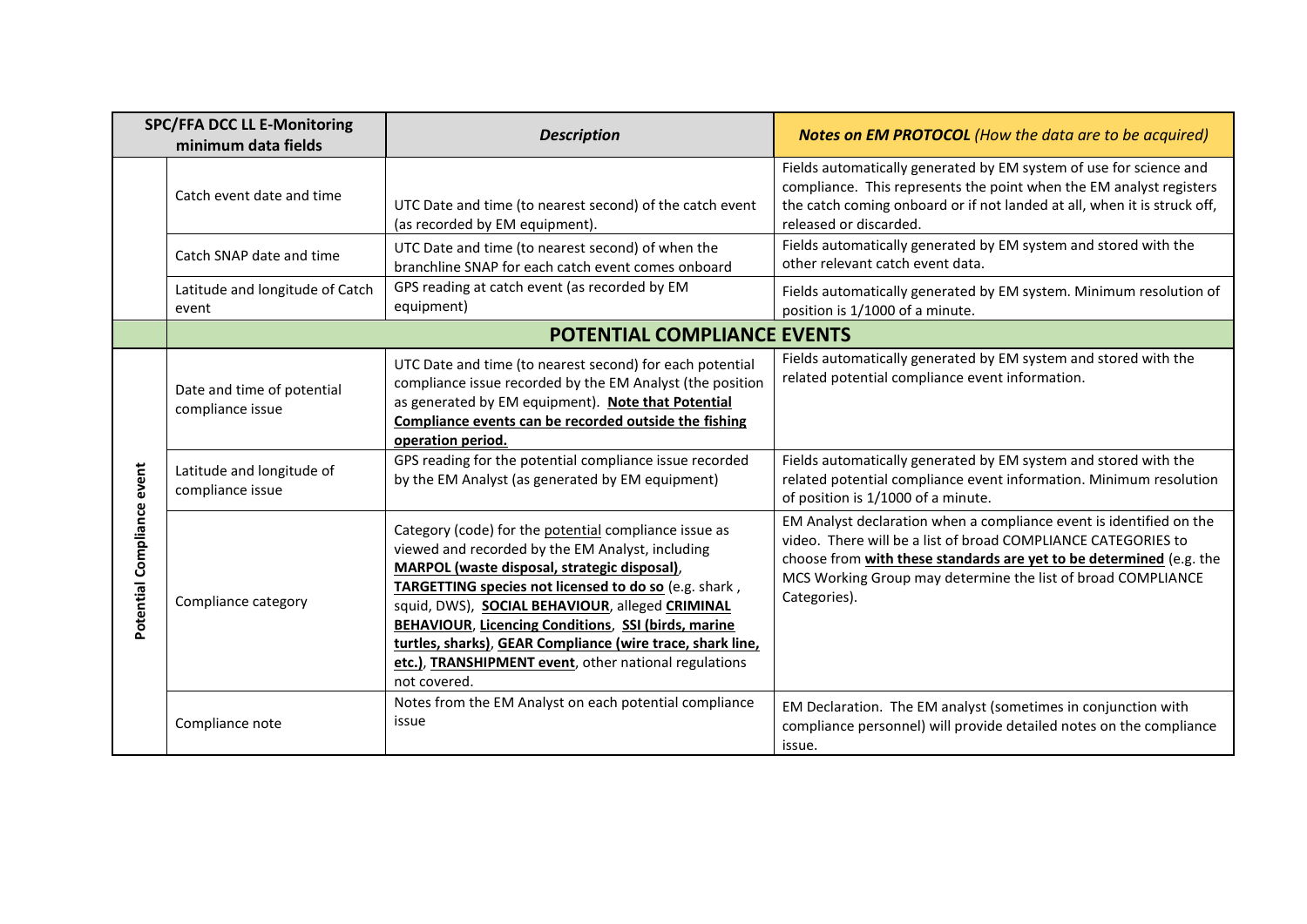## <span id="page-20-0"></span>**12. Meeting Recommendations**

- 1. DCC-EM-LL-2020 recommended that in the short term, SPC/FFA/PNAO forward the draft DCC longline EM minimum data fields (Section xx) for review and endorsements to the following processes as priority work:
	- v. Review of the draft DCC Longline EM minimum data field standards (see SECTION 10 of this report) by all relevant SPC, FFA and PNAO officers involved in E-Monitoring work, with responses due back by 24 February 2020 so a paper can be prepared for the FFA MCS Working Group Meeting.
	- vi. Review by the FFA MCS Working Group meeting (March 2020). Updates based on comments from this meeting are to be finalised by 1<sup>st</sup> April 2020, so that an FFC Information Paper can be prepared.
	- vii. Review and Endorsement from FFC (May 2020) of the draft DCC Longline EM minimum data field standards, as accepted/endorsed by FFA MCS Working Group.
	- viii. Information papers on the draft DCC Longline EM minimum data field standards prepared for WCPFC SC16 (August 2020) and the 4<sup>th</sup> WCPFC ERandEM Working Group Meeting (September 2020).
- 2. DCC-EM-LL-2020 identified the following priority work as areas which will make the EM analysis more efficient and may allow additional data fields to be included in the draft Longline EM minimum data field standards in the future. This list should be forwarded to relevant EM Technical Service Providers for their attention:
	- a. Continue to progress work on automatic identification of each catch event;
	- b. Continue to progress work on automatic species identification;
	- c. Continue to progress work on automatically identifying hooks and floats as they are hauled onboard the vessel. For example, investigate the potential for using sensor devices for hooks (smart hooks) and floats, which would remove the need for the EM analyst to timestamp respective set/haul events for these objects;
	- d. Continue to progress work on automatically calculating the hook number of each catch event;
	- e. Identify better processes to transfer and document EM hardware among vessels leaving and entering the fishery in DWFN ports;
	- f. Investigate ways of improving the means to identify fish cut-off/struck off.
- 3. DCC-EM-LL-2020 identified an efficient method for EM systems to record potential compliance issues and included this new data section in the draft DCC Longline EM minimum data field standards under the "Compliance event". However, DCC-Feb-2020 was unable to finalise the list of potential broad compliance categories that should be used and so recommends that the MCS FFA Working Group be tasked with producing a concise list of "Compliance event" categories to be included in the draft DCC Longline EM minimum data field standards, acknowledging that this list can be further reviewed and updated in the future.
- 4. DCC-EM-LL-2020 recommended that, in line with WCPFC Project 93, future DCC meetings ensure the important data fields that have not been included in the draft DCC Longline EM minimum data field standards, are covered by other data sources, for example,
	- a. Data fields deemed to be better collected through pre-trip boarding inspections (e.g. crewing information and specific gear information);
	- b. Data fields deemed to be better collected (i.e. added to) through vessel logsheet reporting;
	- c. Biological parameters, adoption and use of emerging fishing technologies and practices and gear use for effort standardisation, SSI interactions and mitigation by observer programmes;
- 5. In relation to RECOMMENDATION 4, the DCC-EM-LL-2020 recommended that SPC, FFA and PNAO continue to collaborate with member countries towards enhancing and developing